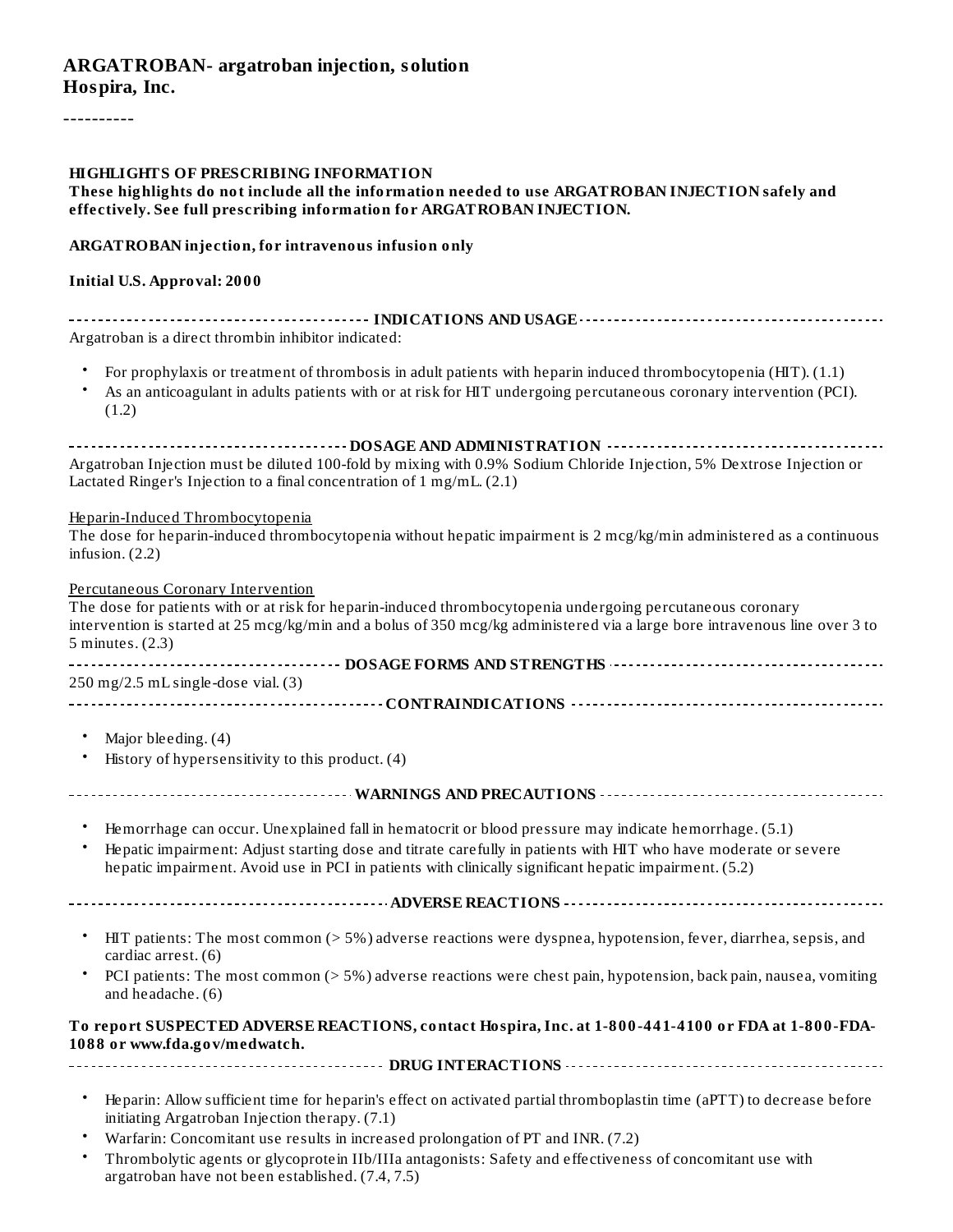#### **USE IN SPECIFIC POPULATIONS**

- Lactation: Discontinue nursing or drug, taking into account the importance of the drug to the mother. (8.2)
- Pediatric use: Safety and effectiveness have not been established. (8.4)

#### **See 17 for PATIENT COUNSELING INFORMATION.**

**Revised: 9/2019**

#### **FULL PRESCRIBING INFORMATION: CONTENTS\* 1 INDICATIONS AND USAGE**

1.1 Heparin-Induced Thrombocytopenia

### 1.2 Percutaneous Coronary Intervention

### **2 DOSAGE AND ADMINISTRATION**

- 2.1 Preparation for Intravenous Administration
- 2.2 Dosing in Patients with Heparin-Induced Thrombocytopenia
- 2.3 Dosing in Patients Undergoing Percutaneous Coronary Intervention
- 2.4 Dosing in Patients With Hepatic Impairment
- 2.5 Conversion to Oral Anticoagulant Therapy

### **3 DOSAGE FORMS AND STRENGTHS**

### **4 CONTRAINDICATIONS**

### **5 WARNINGS AND PRECAUTIONS**

- 5.1 Risk of Hemorrhage
- 5.2 Use in Hepatic Impairment
- 5.3 Laboratory Tests

### **6 ADVERSE REACTIONS**

6.1 Clinical Trials Experience

### **7 DRUG INTERACTIONS**

- 7.1 Heparin
- 7.2 Oral Anticoagulant Agents
- 7.3 Aspirin/Acetaminophen
- 7.4 Thrombolytic Agents
- 7.5 Glycoprotein IIb/IIIa Antagonists

### **8 USE IN SPECIFIC POPULATIONS**

- 8.1 Pregnancy
- 8.2 Lactation
- 8.4 Pediatric Use
- 8.5 Geriatric Use
- 8.6 Hepatic Impairment

### **10 OVERDOSAGE**

**11 DESCRIPTION**

### **12 CLINICAL PHARMACOLOGY**

- 12.1 Mechanism of Action
- 12.2 Pharmacodynamics
- 12.3 Pharmacokinetics

### **13 NONCLINICAL TOXICOLOGY**

13.1 Carcinogenesis, Mutagenesis, Impairment of Fertility

### **14 CLINICAL STUDIES**

14.1 Heparin-Induced Thrombocytopenia

14.2 Percutaneous Coronary Intervention (PCI) Patients with or at Risk for HIT

### **16 HOW SUPPLIED/STORAGE AND HANDLING**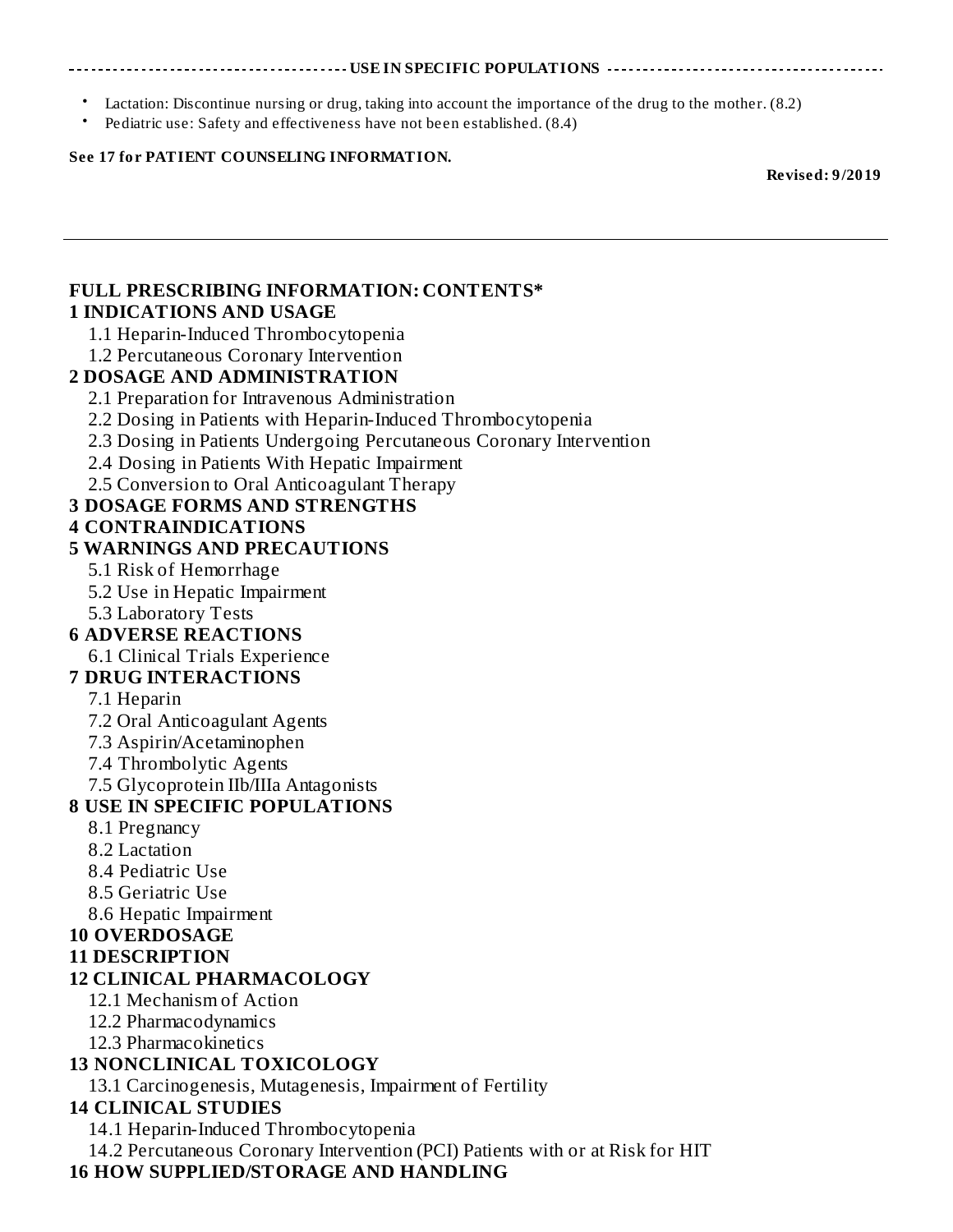#### **17 PATIENT COUNSELING INFORMATION**

\* Sections or subsections omitted from the full prescribing information are not listed.

#### **FULL PRESCRIBING INFORMATION**

#### **1 INDICATIONS AND USAGE**

#### **1.1 Heparin-Induced Thrombocytopenia**

Argatroban Injection is indicated for prophylaxis or treatment of thrombosis in adult patients with heparin-induced thrombocytopenia (HIT).

#### **1.2 Percutaneous Coronary Intervention**

Argatroban Injection is indicated as an anticoagulant in adult patients with or at risk for HIT undergoing percutaneous coronary intervention (PCI).

### **2 DOSAGE AND ADMINISTRATION**

Argatroban Injection must be diluted 100-fold prior to infusion. Argatroban Injection should not be mixed with other drugs prior to dilution.

#### **2.1 Preparation for Intravenous Administration**

Argatroban Injection should be diluted in 0.9% Sodium Chloride Injection, 5% Dextrose Injection, or Lactated Ringer's Injection to a final concentration of 1 mg/mL. The contents of each 2.5-mL vial should be diluted 100-fold by mixing with 250 mL of diluent. Use 250 mg (2.5 mL) per 250 mL of diluent or 500 mg (5 mL) per 500 mL of diluent.

The constituted solution must be mixed by repeated inversion of the diluent bag for 1 minute. Upon preparation, the solution may show slight but brief haziness due to the formation of microprecipitates that rapidly dissolve upon mixing. Use of diluent at room temperature is recommended. Colder temperatures can slow down the rate of dissolution of precipitates. The final solution must be clear before use. The pH of the intravenous solution prepared as recommended is 3.2 to 7.5. Solutions prepared as recommended are stable at controlled room temperature, 20°C to 25°C (68°F to 77°F) (see USP) in ambient indoor light for 24 hours; therefore, light-resistant measures such as foil protection for intravenous lines are unnecessary. Solutions are physically and chemically stable for up to 96 hours when protected from light and stored at controlled room temperature, 20°C to 25°C (68°F to 77°F) (see USP), or at refrigerated conditions,  $5^{\circ}$ C  $\pm$  3°C (41°F $\pm$  5°F). Prepared solutions should not be exposed to direct sunlight. No significant potency losses have been noted following simulated delivery of the solution through intravenous tubing.

Parenteral drug products should be inspected visually for particulate matter and discoloration prior to administration whenever solution and container permit.

#### **2.2 Dosing in Patients with Heparin-Induced Thrombocytopenia**

#### Initial Dosage

Before administering argatroban, discontinue heparin therapy and obtain a baseline activated partial thromboplastin time (aPTT). The recommended initial dose of argatroban for adult patients without hepatic impairment is 2 mcg/kg/min, administered as a continuous infusion (see Table 1).

### **Table 1 Recommended Dos es and Infusion Rates for 2 mcg/kg/min Dos e of Argatroban for**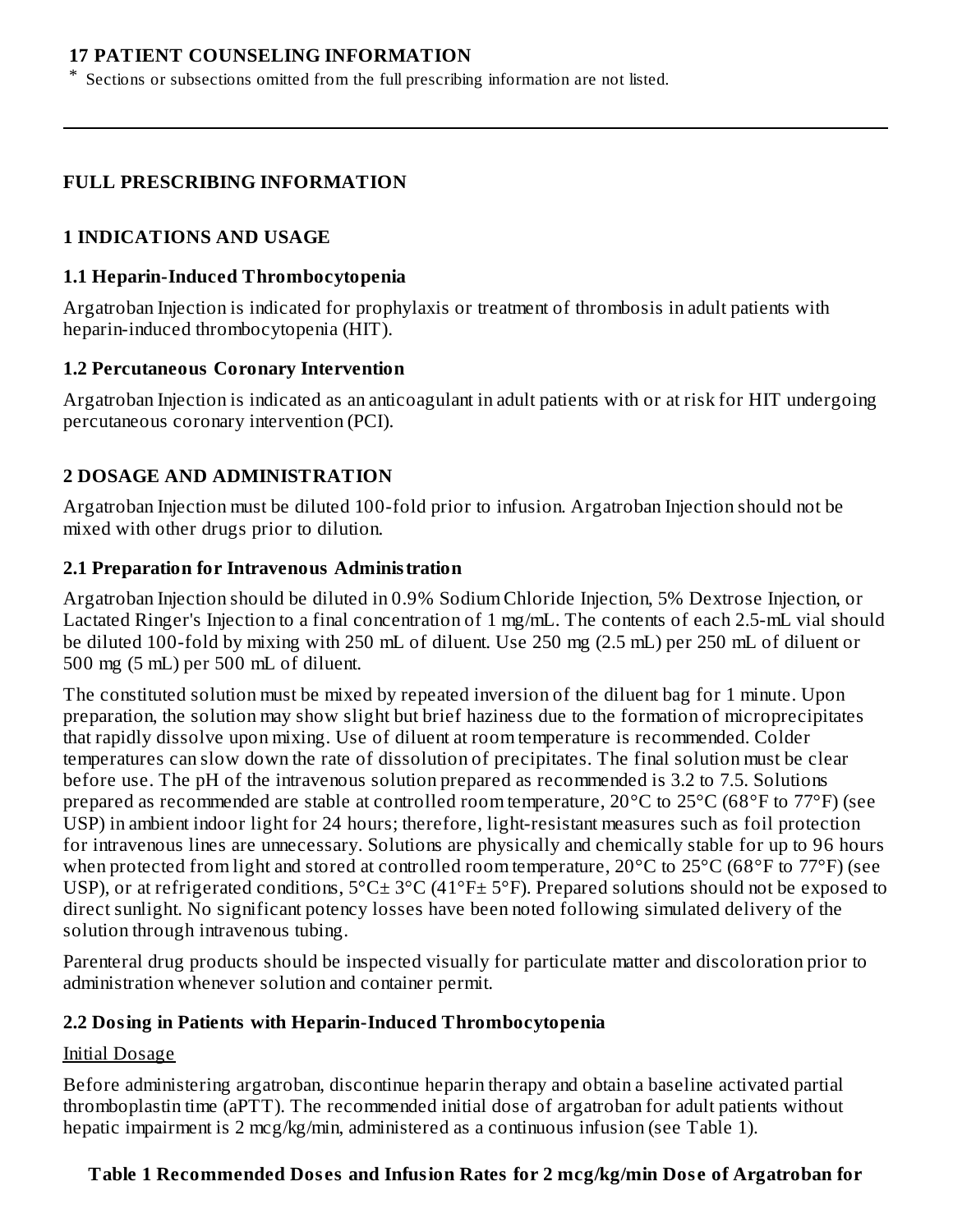| <b>Body Weight</b><br>(kg) | <b>Dose</b><br>(mcg/min) | <b>Infusion Rate</b><br>(mL/hr) |
|----------------------------|--------------------------|---------------------------------|
| 50                         | 100                      | 6                               |
| 60                         | 120                      | 7                               |
| 70                         | 140                      | 8                               |
| 80                         | 160                      | 10                              |
| 90                         | 180                      | 11                              |
| 100                        | 200                      | 12                              |
| 110                        | 220                      | 13                              |
| 120                        | 240                      | 14                              |
| 130                        | 260                      | 16                              |
| 140                        | 280                      | 17                              |

**Patients With HIT and Without Hepatic Impairment (1 mg/mL Final Concentration) \***

\* with or without thrombosis

#### Monitoring Therapy

For use in HIT, therapy with Argatroban Injection is monitored using the aPTT with a target range of 1.5 to 3 times the initial baseline value (not to exceed 100 seconds). Tests of anticoagulant effects (including the aPTT) typically attain steady-state levels within 1 to 3 hours following initiation of Argatroban Injection. Check the aPTT 2 hours after initiation of therapy and after any dose change to confirm that the patient has attained the desired therapeutic range.

#### Dosage Adjustment

After the initiation of Argatroban Injection, adjust the dose (not to exceed 10 mcg/kg/min) as necessary to obtain a steady-state aPTT in the target range [*see Clinical Studies (14.1)*].

### **2.3 Dosing in Patients Undergoing Percutaneous Coronary Intervention**

#### Initial Dosage

Initiate an infusion of Argatroban Injection at 25 mcg/kg/min and administer a bolus of 350 mcg/kg via a large bore intravenous line over 3 to 5 minutes (see Table 2). Check an activated clotting time (ACT) 5 to 10 minutes after the bolus dose is completed. The PCI procedure may proceed if the ACT is greater than 300 seconds.

#### Dosage Adjustment

If the ACT is less than 300 seconds, an additional intravenous bolus dose of 150 mcg/kg should be administered, the infusion dose increased to 30 mcg/kg/min, and the ACT checked 5 to 10 minutes later (see Table 3).

If the ACT is greater than 450 seconds, decrease the infusion rate to 15 mcg/kg/min, and check the ACT 5 to 10 minutes later (Table 3).

Continue titrating the dose until a therapeutic ACT (between 300 and 450 seconds) has been achieved; continue the same infusion rate for the duration of the PCI procedure.

In case of dissection, impending abrupt closure, thrombus formation during the procedure, or inability to achieve or maintain an ACT over 300 seconds, additional bolus doses of 150 mcg/kg may be administered and the infusion dose increased to 40 mcg/kg/min. Check the ACT after each additional bolus or change in the rate of infusion.

**Table 2 Recommended Starting and Maintenance Dos es (Within the Target ACT Range) of Argatroban Injection in Patients Undergoing PCI Without Hepatic Impairment (1 mg/mL Final**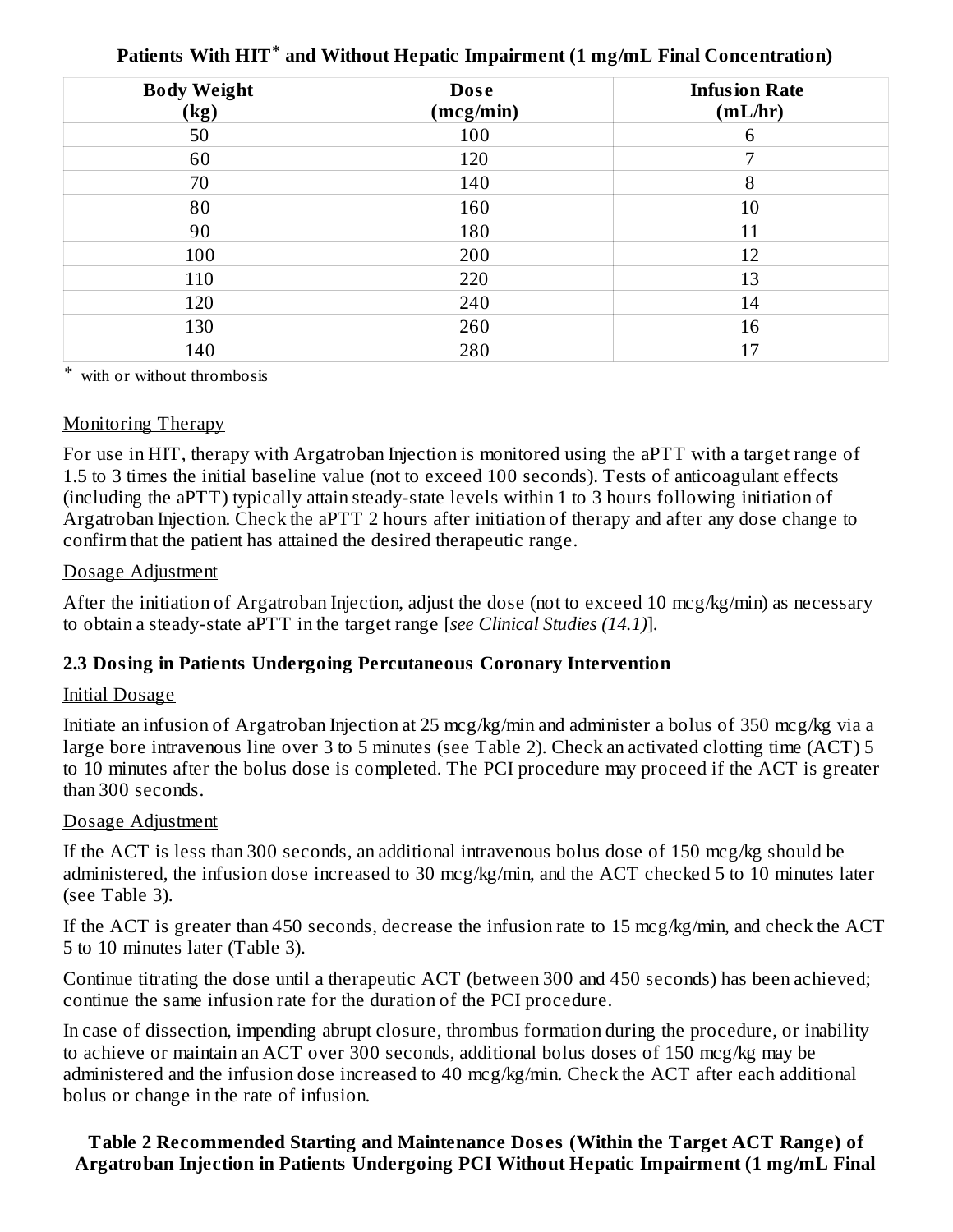| <b>Body Weight</b> | <b>Starting Bolus Dose</b><br>$(350 \text{ mcg/kg})$ |                             | <b>Starting and Maintenance Continuous</b><br><b>Infusion Dosing</b><br>For ACT 300-450 seconds | $25 \text{~mcg/kg/min}$                                |
|--------------------|------------------------------------------------------|-----------------------------|-------------------------------------------------------------------------------------------------|--------------------------------------------------------|
| (kg)               | <b>Bolus Dose</b><br>(mcg)                           | <b>Bolus Volume</b><br>(mL) | <b>Continuous</b><br><b>Infusion Dose</b><br>(mcg/min)                                          | <b>Continuous</b><br><b>Infusion</b><br>Rate $(mL/hr)$ |
| 50                 | 17500                                                | 18                          | 1250                                                                                            | 75                                                     |
| 60                 | 21000                                                | 21                          | 1500                                                                                            | 90                                                     |
| 70                 | 24500                                                | 25                          | 1750                                                                                            | 105                                                    |
| 80                 | 28000                                                | 28                          | 2000                                                                                            | 120                                                    |
| 90                 | 31500                                                | 32                          | 2250                                                                                            | 135                                                    |
| 100                | 35000                                                | 35                          | 2500                                                                                            | 150                                                    |
| 110                | 38500                                                | 39                          | 2750                                                                                            | 165                                                    |
| 120                | 42000                                                | 42                          | 3000                                                                                            | 180                                                    |
| 130                | 45500                                                | 46                          | 3250                                                                                            | 195                                                    |
| 140                | 49000                                                | 49                          | 3500                                                                                            | 210                                                    |
|                    | NOTE: 1 mg = 1000 mcg; 1 kg = 2.2 lbs                |                             |                                                                                                 |                                                        |

#### **Concentration)**

#### **Table 3 Recommended Dos e Adjustments of Argatroban Injection for Patients Outside of ACT Target Range Undergoing PCI Without Hepatic Impairment (1 mg/mL Final Concentration)**

| <b>Body</b>    | If ACT<br><b>Less than 300 seconds</b><br>Dosage Adjustment <sup>†</sup><br>30 mcg/kg/min |                                       |                                                                  | If ACT<br><b>Greater than 450 seconds</b><br>Dosage Adjustment*<br>15 mcg/kg/min |                                                        |                                                      |
|----------------|-------------------------------------------------------------------------------------------|---------------------------------------|------------------------------------------------------------------|----------------------------------------------------------------------------------|--------------------------------------------------------|------------------------------------------------------|
| Weight<br>(kg) | <b>Additional</b><br><b>Bolus</b><br><b>Dose</b><br>(mcg)                                 | <b>Bolus</b><br><b>Volume</b><br>(mL) | <b>Continuous</b><br><b>Infusion</b><br><b>Dose</b><br>(mcg/min) | <b>Continuous</b><br><b>Infusion</b><br>Rate<br>(mL/hr)                          | <b>Continuous</b><br><b>Infusion Dose</b><br>(mcg/min) | <b>Continuous</b><br><b>Infusion Rate</b><br>(mL/hr) |
| 50             | 7500                                                                                      | 8                                     | 1500                                                             | 90                                                                               | 750                                                    | 45                                                   |
| 60             | 9000                                                                                      | 9                                     | 1800                                                             | 108                                                                              | 900                                                    | 54                                                   |
| 70             | 10500                                                                                     | 11                                    | 2100                                                             | 126                                                                              | 1050                                                   | 63                                                   |
| 80             | 12000                                                                                     | 12                                    | 2400                                                             | 144                                                                              | 1200                                                   | 72                                                   |
| 90             | 13500                                                                                     | 14                                    | 2700                                                             | 162                                                                              | 1350                                                   | 81                                                   |
| 100            | 15000                                                                                     | 15                                    | 3000                                                             | 180                                                                              | 1500                                                   | 90                                                   |
| 110            | 16500                                                                                     | 17                                    | 3300                                                             | 198                                                                              | 1650                                                   | 99                                                   |
| 120            | 18000                                                                                     | 18                                    | 3600                                                             | 216                                                                              | 1800                                                   | 108                                                  |
| 130            | 19500                                                                                     | 20                                    | 3900                                                             | 234                                                                              | 1950                                                   | 117                                                  |
| 140            | 21000                                                                                     | 21                                    | 4200                                                             | 252                                                                              | 2100                                                   | 126                                                  |

NOTE: 1 mg = 1000 mcg; 1 kg = 2.2 lbs

<sup>†</sup> Additional intravenous bolus dose of 150 mcg/kg should be administered if ACT less than 300 seconds.

\* No bolus dose is given if ACT greater than 450 seconds

#### Monitoring Therapy

For use in PCI, therapy with Argatroban Injection is monitored using ACT. Obtain ACTs before dosing, 5 to 10 minutes after bolus dosing, following adjustments in the infusion rate, and at the end of the PCI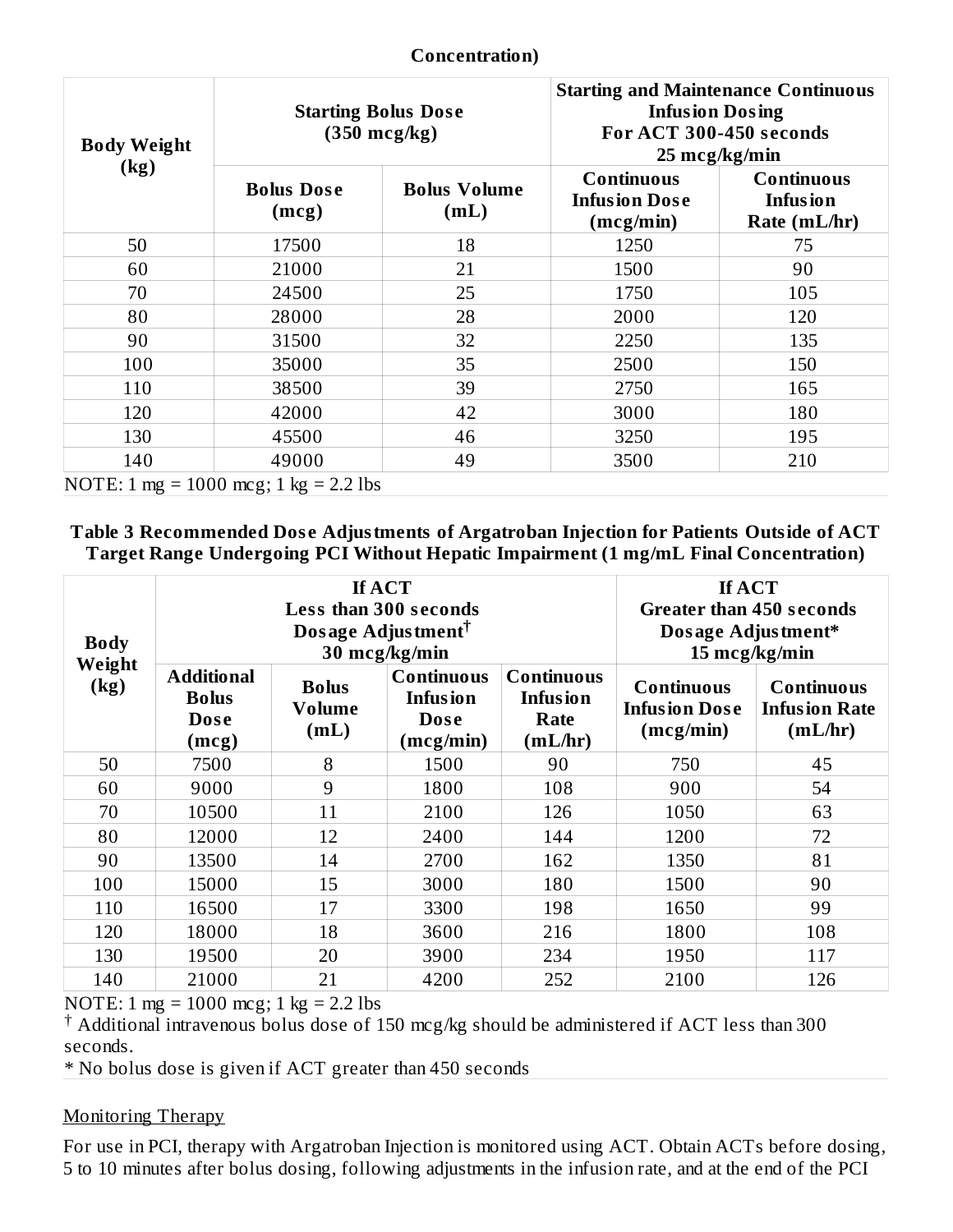procedure. Obtain additional ACTs every 20 to 30 minutes during a prolonged procedure.

### Continued Anticoagulation after PCI

If a patient requires anticoagulation after the procedure, Argatroban Injection may be continued, but at a rate of 2 mcg/kg/min and adjusted as needed to maintain the aPTT in the desired range [*see Dosage and Administration (2.1)*].

### **2.4 Dosing in Patients With Hepatic Impairment**

### Initial Dosage

For adult patients with HIT and moderate or severe hepatic impairment (based on Child-Pugh classification), an initial dose of 0.5 mcg/kg/min is recommended, based on the approximately 4-fold decrease in argatroban clearance relative to those with normal hepatic function. Monitor the aPTT closely, and adjust the dosage as clinically indicated.

### Monitoring Therapy

Achievement of steady state aPTT levels may take longer and require more dose adjustments in patients with hepatic impairment compared to patients with normal hepatic function.

For patients with hepatic impairment undergoing PCI and who have HIT or are at risk for HIT, carefully titrate argatroban until the desired level of anticoagulation is achieved. Use of argatroban in PCI patients with clinically significant hepatic disease or AST/ALT levels ≥3 times the upper limit of normal should be avoided [*see Warnings and Precautions (5.2)*].

### **2.5 Conversion to Oral Anticoagulant Therapy**

### Initiating Oral Anticoagulant Therapy

When converting patients from argatroban to oral anticoagulant therapy, consider the potential for combined effects on INR with co-administration of argatroban and warfarin. A loading dose of warfarin should not be used. Initiate therapy using the expected daily dose of warfarin. To avoid prothrombotic effects and to ensure continuous anticoagulation when initiating warfarin, it is suggested that argatroban and warfarin therapy be overlapped. There are insufficient data available to recommend the duration of the overlap.

### Co-Administration of Warfarin and Argatroban Injection at Doses Up to 2 mcg/kg/min

Measure INR daily while Argatroban Injection and warfarin are co-administered. In general, with doses of Argatroban Injection up to 2 mcg/kg/min, Argatroban Injection can be discontinued when the INR is >4 on combined therapy. After Argatroban Injection is discontinued, repeat the INR measurement in 4 to 6 hours. If the repeat INR is below the desired therapeutic range, resume the infusion of Argatroban Injection and repeat the procedure daily until the desired therapeutic range on warfarin alone is reached.

### Co-Administration of Warfarin and Argatroban Injection at Doses Greater than 2 mcg/kg/min

For doses of argatroban greater than 2 mcg/kg/min, the relationship of INR between warfarin alone to the INR on warfarin plus argatroban is less predictable. In this case, in order to predict the INR on warfarin alone, temporarily reduce the dose of Argatroban Injection to a dose of 2 mcg/kg/min. Repeat the INR on Argatroban Injection and warfarin 4 to 6 hours after reduction of the Argatroban Injection dose and follow the process outlined above for administering Argatroban Injection at doses up to 2 mcg/kg/min.

### **3 DOSAGE FORMS AND STRENGTHS**

250 mg of argatroban in 2.5 ml of sterile solution for injection in a single-dose vial.

### **4 CONTRAINDICATIONS**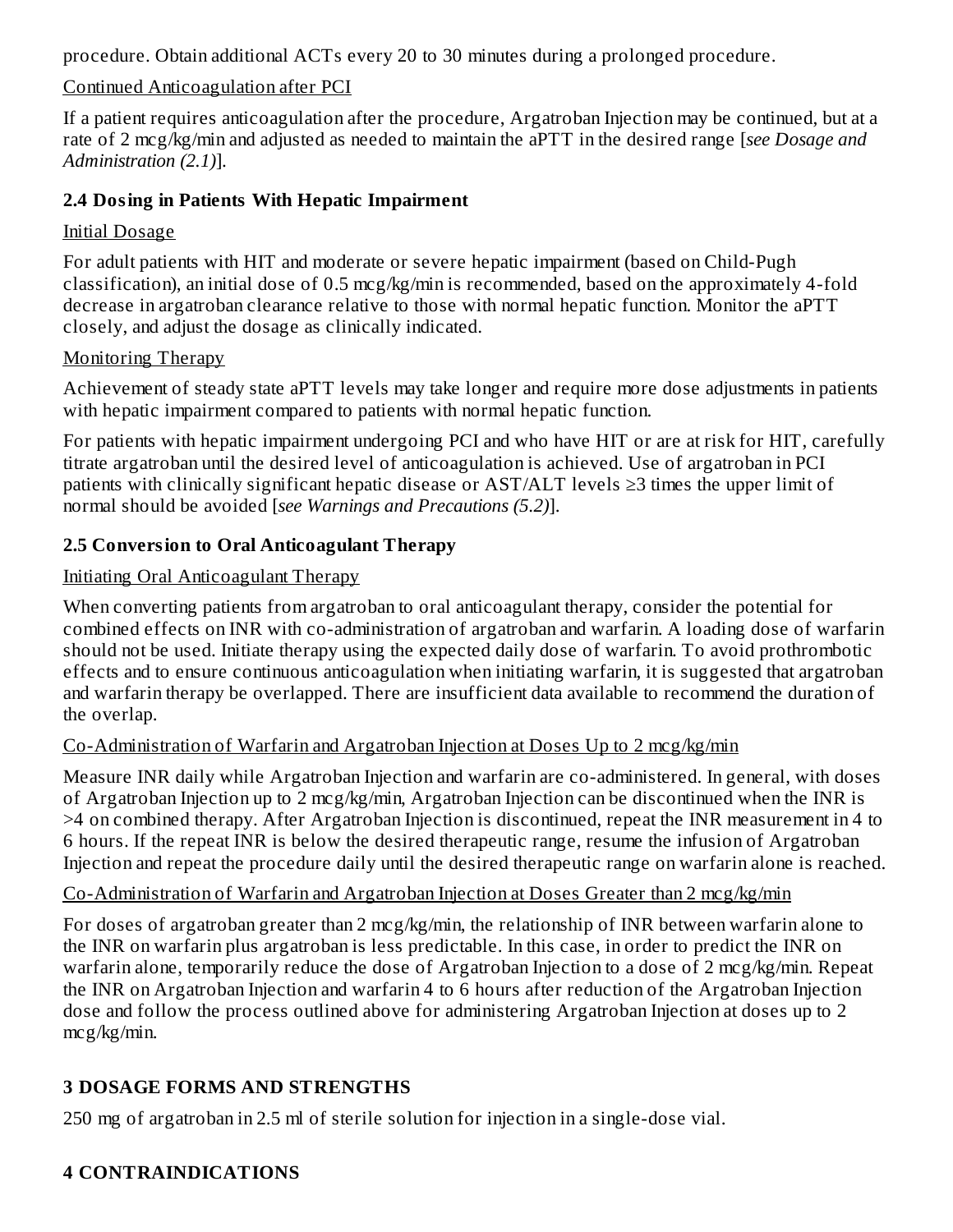Argatroban is contraindicated in

- Patients with major bleeding [*see Warnings and Precautions (5.1)*].
- Patients with history of hypersensitivity to argatroban. Airway, skin, and generalized hypersensitivity reactions have been reported [*see Adverse Reactions (6)*].

# **5 WARNINGS AND PRECAUTIONS**

### **5.1 Risk of Hemorrhage**

Hemorrhage can occur at any site in the body in patients receiving argatroban. Unexplained fall in hematocrit or blood pressure may indicate hemorrhage. Intracranial and retroperitoneal hemorrhage [*see Adverse Reactions (6)*] has been reported. The risk of hemorrhage with argatroban may be increased in severe hypertension, immediately following lumbar puncture, spinal anesthesia, major surgery (especially involving the brain, spinal cord, or eye), hematologic conditions associated with increased bleeding tendencies such as congenital or acquired bleeding disorders, and gastrointestinal lesions such as ulcerations.

Concomitant use of argatroban with antiplatelet agents, thrombolytics, and other anticoagulants may increase the risk of bleeding.

# **5.2 Us e in Hepatic Impairment**

When administering argatroban to patients with hepatic impairment, start with a lower dose and carefully titrate until the desired level of anticoagulation is achieved. Achievement of steady state aPTT levels may take longer and require more argatroban dose adjustments in patients with hepatic impairment compared to patients with normal hepatic function [*see Use in Specific Populations (8.6)*]. Also, upon cessation of argatroban infusion in the hepatically impaired patient, full reversal of anticoagulant effects may require longer than 4 hours due to decreased clearance and increased elimination half-life of argatroban [*see Dosage and Administration (2.3) and Clinical Pharmacology (12.3)*]. Avoid the use of high doses of argatroban in patients undergoing PCI who have clinically significant hepatic disease or AST/ALT levels  $\geq$ 3 times the upper limit of normal.

# **5.3 Laboratory Tests**

Anticoagulation effects associated with argatroban infusion at doses up to 40 mcg/kg/min correlate with increases of the activated partial thromboplastin time (aPTT). Although other global clot-based tests including prothrombin time (PT), the International Normalized Ratio (INR), and thrombin time (TT) are affected by argatroban, the therapeutic ranges for these tests have not been identified for argatroban therapy. In clinical trials in PCI, the activated clotting time (ACT) was used for monitoring argatroban anticoagulant activity during the procedure. The concomitant use of argatroban and warfarin results in prolongation of the PT and INR beyond that produced by warfarin alone [*see Dosage and Administration (2.5) and Clinical Pharmacology (12.2)*].

# **6 ADVERSE REACTIONS**

The following adverse reaction is also discussed in other sections of the labeling:

Risk of Hemorrhage [*see Warnings and Precautions (5.1)*].

# **6.1 Clinical Trials Experience**

# Adverse Events in Patients with HIT (With or Without Thrombosis)

Because clinical trials are conducted under widely varying conditions, adverse event rates observed in the clinical trials of a drug cannot be directly compared to rates in the clinical trials of another drug and may not reflect the rates observed in practice.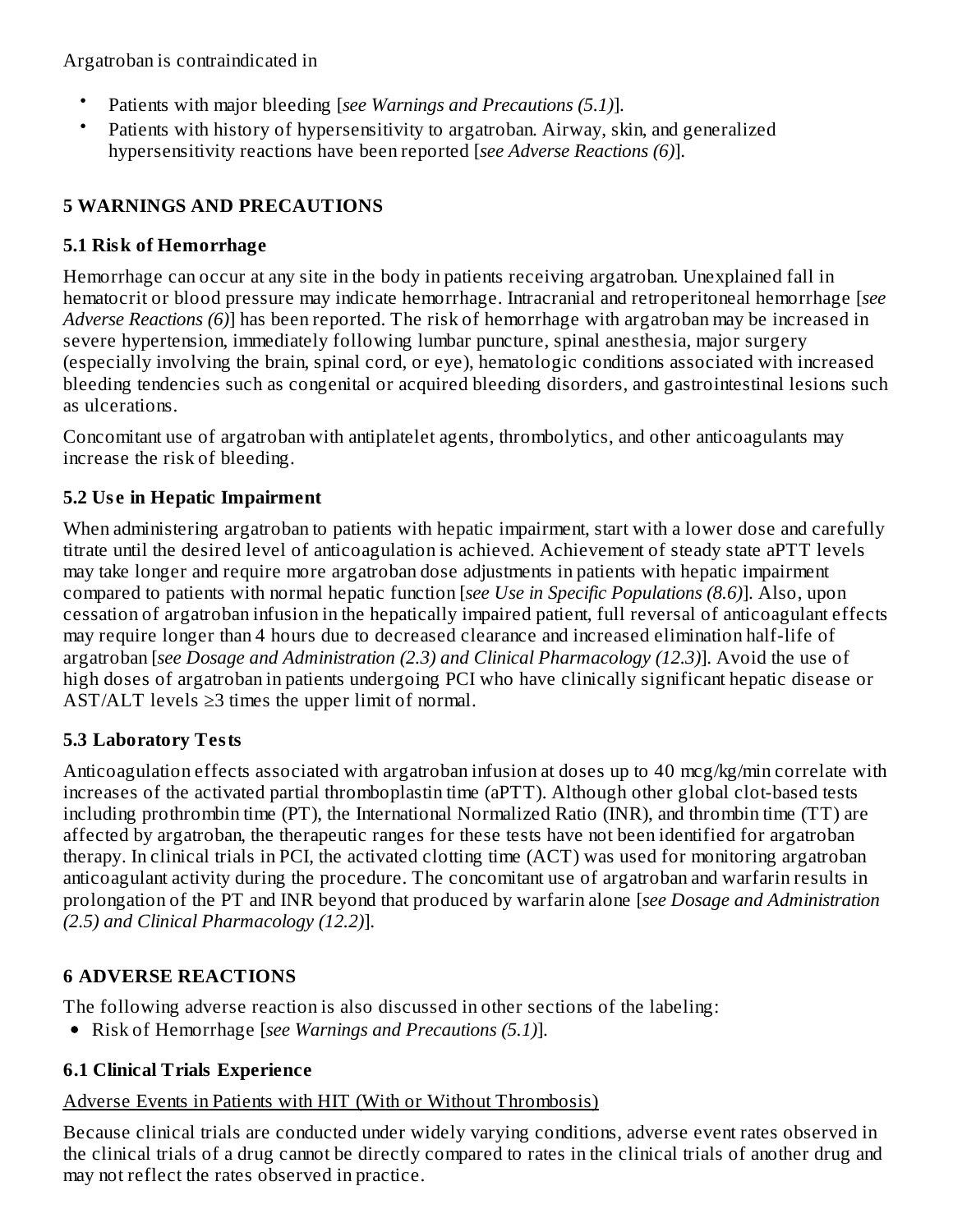The following safety information is based on all 568 patients treated with argatroban in Study 1 and Study 2. The safety profile of the patients from these studies is compared with that of 193 historical controls in which the adverse events were collected retrospectively. Adverse events are separated into hemorrhagic and non-hemorrhagic events.

Major bleeding was defined as bleeding that was overt and associated with a hemoglobin decrease  $\geq 2$  $g/dL$ , that led to a transfusion of  $\geq 2$  units, or that was intracranial, retroperitoneal, or into a major prosthetic joint. Minor bleeding was overt bleeding that did not meet the criteria for major bleeding.

Table 4 gives an overview of the most frequently observed hemorrhagic events, presented separately by major and minor bleeding, sorted by decreasing occurrence among argatroban-treated patients with HIT (with or without thrombosis).

| Major Hemorrhagic Events <sup>a</sup> |                                                                                                       |                                                                        |  |  |
|---------------------------------------|-------------------------------------------------------------------------------------------------------|------------------------------------------------------------------------|--|--|
|                                       | <b>Argatroban-Treated</b><br><b>Patients (Study 1 and</b><br>Study 2)<br>$(n = 568)$<br>$\%$          | <b>Historical Control</b> <sup>c</sup><br>$(n = 193)$<br>$\frac{0}{0}$ |  |  |
| Overall bleeding                      | 5.3                                                                                                   | 6.7                                                                    |  |  |
| Gastrointestinal                      | 2.3                                                                                                   | 1.6                                                                    |  |  |
| Genitourinary and hematuria           | 0.9                                                                                                   | 0.5                                                                    |  |  |
| Decrease in hemoglobin and hematocrit | 0.7                                                                                                   | $\overline{0}$                                                         |  |  |
| Multisystem hemorrhage and DIC        | 0.5                                                                                                   | $\mathbf{1}$                                                           |  |  |
| Limb and BKA stump                    | 0.5                                                                                                   | $\overline{0}$                                                         |  |  |
| Intracranial hemorrhage               | 0 <sub>p</sub>                                                                                        | 0.5                                                                    |  |  |
| Minor Hemorrhagic Events <sup>a</sup> |                                                                                                       |                                                                        |  |  |
|                                       | <b>Argatroban-Treated</b><br><b>Patients (Study 1 and</b><br>Study 2)<br>$(n = 568)$<br>$\frac{0}{0}$ | <b>Historical Control</b> <sup>c</sup><br>$(n = 193)$<br>$\frac{0}{0}$ |  |  |
| Gastrointestinal                      | 14.4                                                                                                  | 18.1                                                                   |  |  |
| Genitourinary and hematuria           | 11.6                                                                                                  | 0.8                                                                    |  |  |
| Decrease in hemoglobin and hematocrit | 10.4                                                                                                  | $\theta$                                                               |  |  |
| Groin                                 | 5.4                                                                                                   | 3.1                                                                    |  |  |
| Hemoptysis                            | 2.9                                                                                                   | 0.8                                                                    |  |  |
| <b>Brachial</b>                       | 2.4                                                                                                   | 0.8                                                                    |  |  |

### **Table 4 Major and Minor Hemorrhagic Advers e Events in Patients With HIT\***

\*with or without thrombosis

a) Patients may have experienced more than 1 adverse event.

b) One patient experienced intracranial hemorrhage 4 days after discontinuation of argatroban and following therapy with urokinase and oral anticoagulation.

<sup>c)</sup> The historical control group consisted of patients with a clinical diagnosis of HIT (with or without thrombosis) that were considered eligible by an independent medical panel.

DIC = disseminated intravascular coagulation.

BKA = below-the-knee amputation.

Table 5 gives an overview of the most frequently observed non-hemorrhagic events sorted by decreasing frequency of occurrence  $(\geq 2\%)$  among argatroban-treated HIT/HITTS patients.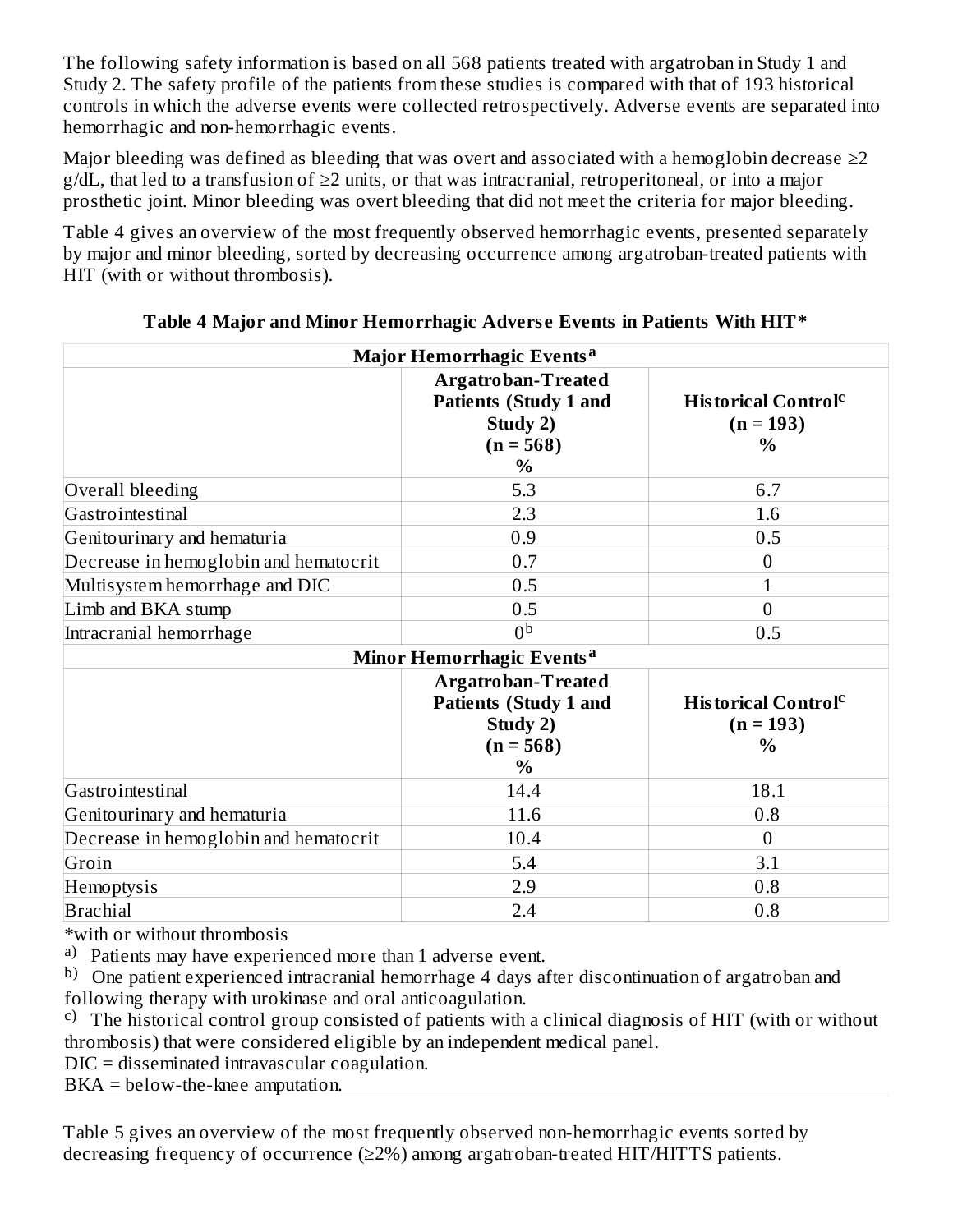|                          | <b>Argatroban-Treated</b><br><b>Patients</b><br>(Study 1 and Study 2)<br>$(n = 568)$<br>$\%$ | <b>Historical</b><br>Control <sup>c</sup> ( $n = 193$ )<br>$\frac{0}{0}$ |
|--------------------------|----------------------------------------------------------------------------------------------|--------------------------------------------------------------------------|
| Dyspnea                  | 8.1                                                                                          | 8.8                                                                      |
| Hypotension              | 7.2                                                                                          | 2.6                                                                      |
| Fever                    | 6.9                                                                                          | 2.1                                                                      |
| Diarrhea                 | 6.2                                                                                          | 1.6                                                                      |
| Sepsis                   | 6                                                                                            | 12.4                                                                     |
| Cardiac arrest           | 5.8                                                                                          | 3.1                                                                      |
| Nausea                   | 4.8                                                                                          | 0.5                                                                      |
| Ventricular tachycardia  | 4.8                                                                                          | 3.1                                                                      |
| Pain                     | 4.6                                                                                          | 3.1                                                                      |
| Urinary tract infection  | 4.6                                                                                          | 5.2                                                                      |
| Vomiting                 | 4.2                                                                                          | $\overline{0}$                                                           |
| Infection                | 3.7                                                                                          | 3.6                                                                      |
| Pneumonia                | 3.3                                                                                          | 9.3                                                                      |
| Atrial fibrillation      | 3                                                                                            | 11.4                                                                     |
| Coughing                 | 2.8                                                                                          | 1.6                                                                      |
| Abnormal renal function  | 2.8                                                                                          | 4.7                                                                      |
| Abdominal pain           | 2.6                                                                                          | 1.6                                                                      |
| Cerebrovascular disorder | 2.3                                                                                          | 4.1                                                                      |

**Table 5 Non-hemorrhagic Advers e Events in Patients With HIT a b**

a) Patients may have experienced more than 1 adverse event.

b) with or without thrombosis

<sup>c)</sup> The historical control group consisted of patients with a clinical diagnosis of HIT (with or without thrombosis) that were considered eligible by an independent medical panel.

### Adverse Events in Patients with or at Risk for HIT Undergoing PCI

The following safety information is based on 91 patients initially treated with argatroban and 21 patients subsequently re-exposed to argatroban for a total of 112 PCIs with argatroban anticoagulation. Adverse events are separated into hemorrhagic (Table 6) and non-hemorrhagic (Table 7) events.

Major bleeding was defined as bleeding that was overt and associated with a hemoglobin decrease  $\geq 5$  $g/dL$ , that led to a transfusion of  $\geq 2$  units, or that was intracranial, retroperitoneal, or into a major prosthetic joint.

The rate of major bleeding events in patients treated with argatroban in the PCI trials was 1.8%.

# **Table 6 Major and Minor Hemorrhagic Advers e Events in Patients With HIT Undergoing PCI**

| Major Hemorrhagic Events <sup>a</sup> |                                                                       |  |
|---------------------------------------|-----------------------------------------------------------------------|--|
|                                       | <b>Argatroban-Treated Patients</b><br>$(n = 12)^{b}$<br>$\frac{0}{0}$ |  |
| Retroperitoneal                       | 0.9                                                                   |  |
| Gastrointestinal                      | 0.9                                                                   |  |
| <b>Intracranial</b>                   |                                                                       |  |
|                                       | Minor Hemorrhagic Events <sup>a</sup>                                 |  |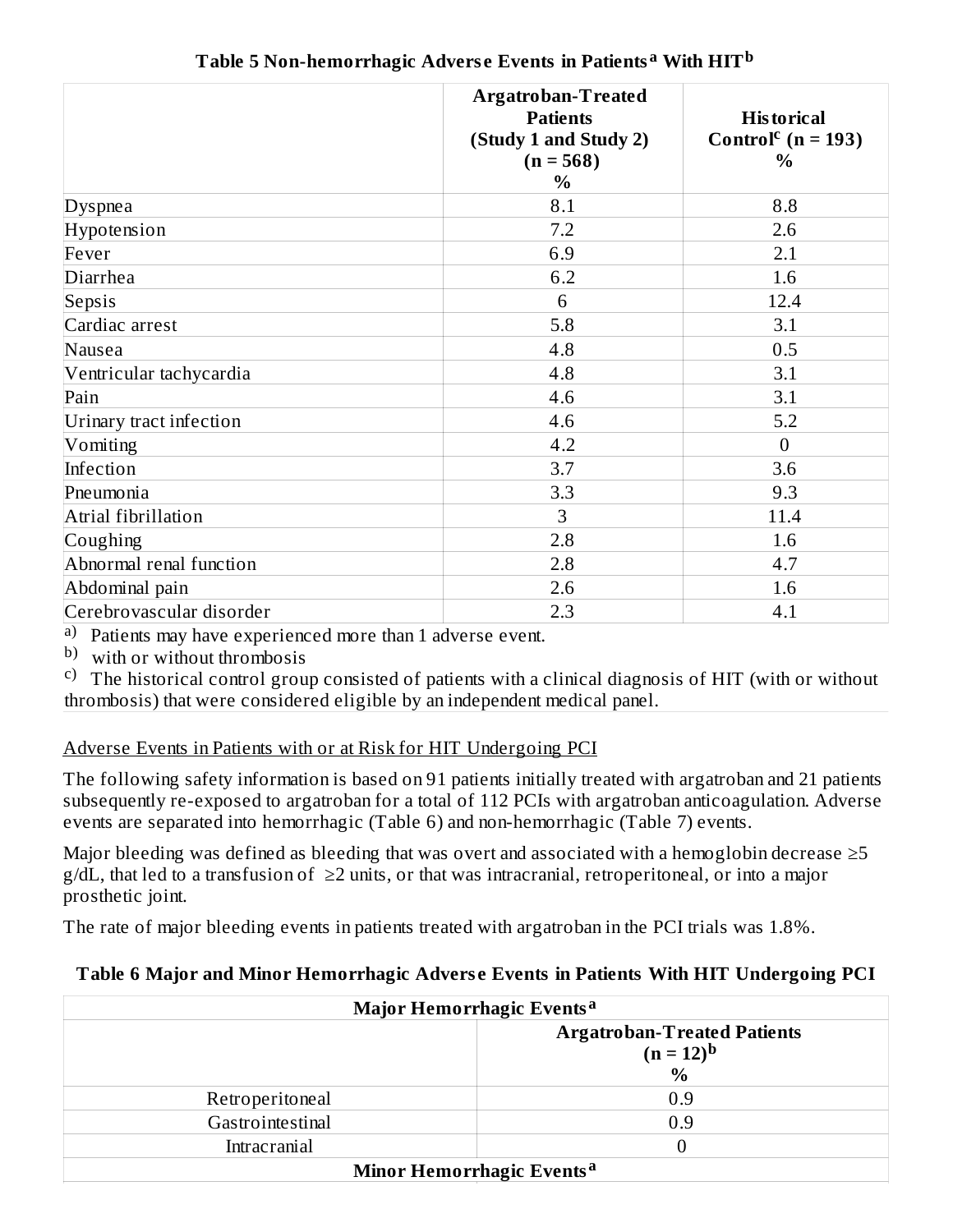|                                                                                                                                                                                                                                                                                                                                                                                             | <b>Argatroban-Treated Patients</b><br>$(n = 12)^{b}$<br>$\%$ |
|---------------------------------------------------------------------------------------------------------------------------------------------------------------------------------------------------------------------------------------------------------------------------------------------------------------------------------------------------------------------------------------------|--------------------------------------------------------------|
| Groin (bleeding or hematoma)                                                                                                                                                                                                                                                                                                                                                                | 3.6                                                          |
| Gastrointestinal (includes hematemesis)                                                                                                                                                                                                                                                                                                                                                     | 2.6                                                          |
| Genitourinary (includes hematuria)                                                                                                                                                                                                                                                                                                                                                          | 1.8                                                          |
| Decrease in hemoglobin and/or hematocrit                                                                                                                                                                                                                                                                                                                                                    | $1.8\,$                                                      |
| CABG (coronary arteries)                                                                                                                                                                                                                                                                                                                                                                    | 1.8                                                          |
| Access site                                                                                                                                                                                                                                                                                                                                                                                 | 0.9                                                          |
| Hemoptysis                                                                                                                                                                                                                                                                                                                                                                                  | 0.9                                                          |
| Other                                                                                                                                                                                                                                                                                                                                                                                       | 0.9                                                          |
| a) Patients may have experienced more than 1 adverse event.<br>$h \circ f$ $h \circ f$ $\frac{1}{2}$ $\frac{1}{2}$ $\frac{1}{2}$ $\frac{1}{2}$ $\frac{1}{2}$ $\frac{1}{2}$ $\frac{1}{2}$ $\frac{1}{2}$ $\frac{1}{2}$ $\frac{1}{2}$ $\frac{1}{2}$ $\frac{1}{2}$ $\frac{1}{2}$ $\frac{1}{2}$ $\frac{1}{2}$ $\frac{1}{2}$ $\frac{1}{2}$ $\frac{1}{2}$ $\frac{1}{2}$ $\frac{1}{2}$ $\frac{1}{2$ |                                                              |

b) 91 patients who underwent 112 interventions.

CABG = coronary artery bypass graft.

Table 7 gives an overview of the most frequently observed non-hemorrhagic events (>2%), sorted by decreasing frequency of occurrence among argatroban-treated PCI patients.

| Table 7 Non-hemorrhagic Adverse Events <sup>a</sup> in Patients With HIT Undergoing PCI |  |
|-----------------------------------------------------------------------------------------|--|
|                                                                                         |  |

| $\%$                                                     |
|----------------------------------------------------------|
|                                                          |
| 15.2                                                     |
| 10.7                                                     |
| 8                                                        |
| 7.1                                                      |
| 6.3                                                      |
| 5.4                                                      |
| 4.5                                                      |
| 3.6                                                      |
| 3.6                                                      |
| 3.6                                                      |
| Dette ute men hans a montenard more than 1 advance arout |

a) Patients may have experienced more than 1 adverse event.

b) 91 patients who underwent 112 interventions.

There were 22 serious adverse events in 17 PCI patients (19.6% in 112 interventions). Table 8 lists the serious adverse events occurring in argatroban-treated patients with or at risk for HIT undergoing PCI.

|  |  |  | Table 8 Serious Adverse Events in Patients With HIT Undergoing PCI <sup>a</sup> |  |
|--|--|--|---------------------------------------------------------------------------------|--|
|  |  |  |                                                                                 |  |

| <b>Coded Term</b>     | Argatroban Procedures <sup>b</sup><br>$(n = 112)$ |  |  |  |  |
|-----------------------|---------------------------------------------------|--|--|--|--|
| Myocardial infarction | $4(3.5\%)$                                        |  |  |  |  |
| Angina pectoris       | $2(1.8\%)$                                        |  |  |  |  |
| Coronary thrombosis   | $2(1.8\%)$                                        |  |  |  |  |
| Myocardial ischemia   | $2(1.8\%)$                                        |  |  |  |  |
| Occlusion coronary    | $2(1.8\%)$                                        |  |  |  |  |
| Chest pain            | $1(0.9\%)$                                        |  |  |  |  |
| Fever                 | $1(0.9\%)$                                        |  |  |  |  |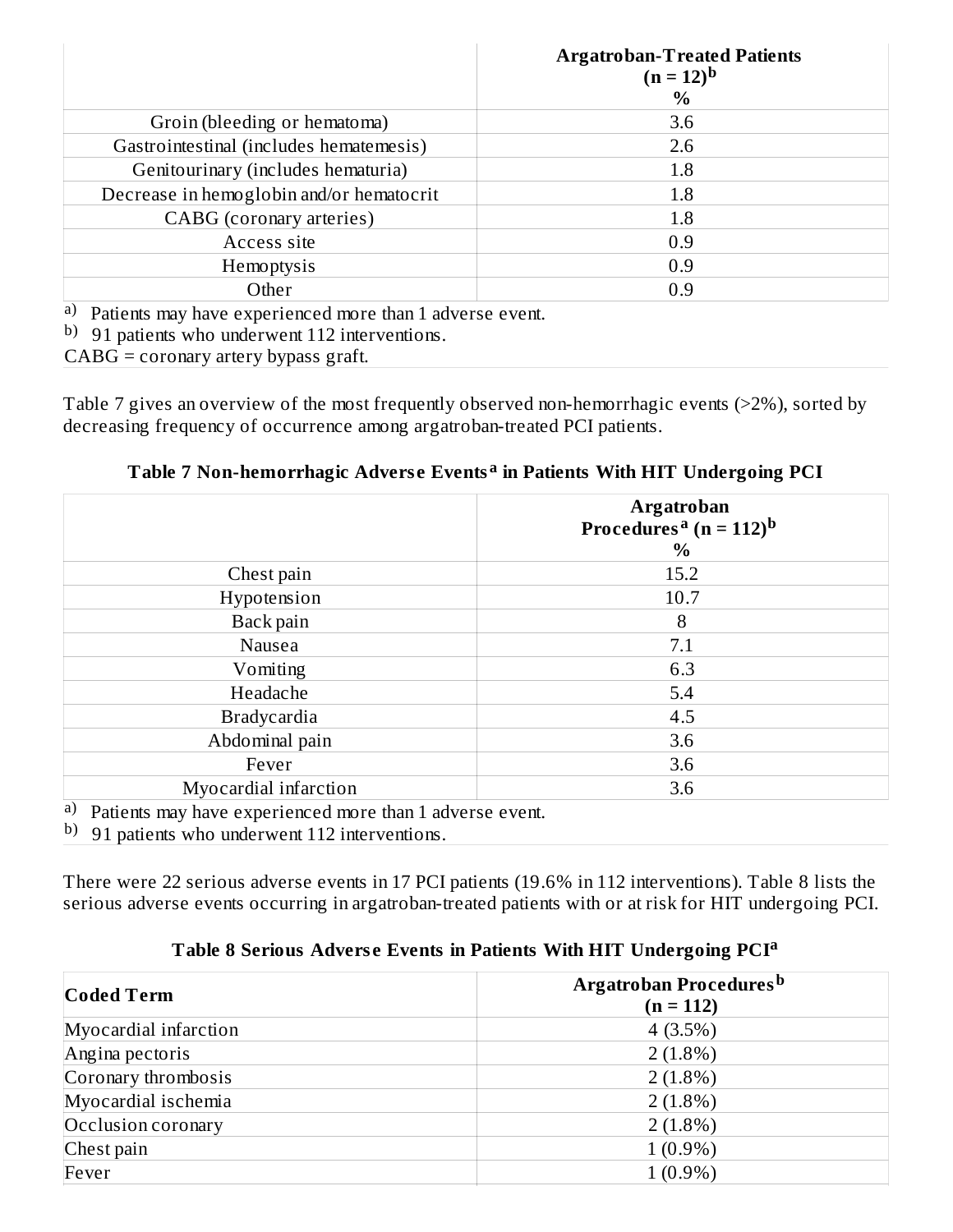| Retroperitoneal hemorrhage       | $1(0.9\%)$ |
|----------------------------------|------------|
| Aortic stenosis                  | $1(0.9\%)$ |
| Arterial thrombosis              | $1(0.9\%)$ |
| Gastrointestinal hemorrhage      | $1(0.9\%)$ |
| Gastrointestinal disorder (GERD) | $1(0.9\%)$ |
| Cerebrovascular disorder         | $1(0.9\%)$ |
| Lung edema                       | $1(0.9\%)$ |
| Vascular disorder                | $1(0.9\%)$ |

a) Individual events may also have been reported elsewhere (see Table 6 and 7).

 $^{\rm b)}$  91 patients underwent 112 procedures. Some patients may have experienced more than 1 event.

#### Intracranial Bleeding in Other Populations

Increased risks for intracranial bleeding have been observed in investigational studies of argatroban for other uses. In a study of patients with acute myocardial infarction receiving both argatroban and thrombolytic therapy (streptokinase or tissue plasminogen activator), the overall frequency of intracranial bleeding was 1% (8 out of 810 patients). Intracranial bleeding was not observed in 317 subjects or patients who did not receive concomitant thrombolysis [*see Drug Interactions (7.4)*].

The safety and effectiveness of argatroban for cardiac indications other than PCI in patients with HIT have not been established. Intracranial bleeding was also observed in a prospective, placebo-controlled study of argatroban in patients who had onset of acute stroke within 12 hours of study entry. Symptomatic intracranial hemorrhage was reported in 5 of 117 patients (4.3%) who received argatroban at 1 to 3 mcg/kg/min and in none of the 54 patients who received placebo. Asymptomatic intracranial hemorrhage occurred in 5 (4.3%) and 2 (3.7%) of the patients, respectively.

#### Allergic Reactions

One hundred fifty-six allergic reactions or suspected allergic reactions were observed in 1,127 individuals who were treated with argatroban in clinical pharmacology studies or for various clinical indications. About 95% (148/156) of these reactions occurred in patients who concomitantly received thrombolytic therapy (e.g., streptokinase) or contrast media.

Allergic reactions or suspected allergic reactions in populations other than patients with HIT (with or without thrombosis) include (in descending order of frequency):

- Airway reactions (coughing, dyspnea): 10% or more
- Skin reactions (rash, bullous eruption): 1 to  $\leq 10\%$
- General reactions (vasodilation): 1 to 10%

Limited data are available on the potential formation of drug-related antibodies. Plasma from 12 healthy volunteers treated with argatroban over 6 days showed no evidence of neutralizing antibodies. No loss of anticoagulant activity was noted with repeated administration of argatroban to more than 40 patients.

### **7 DRUG INTERACTIONS**

#### **7.1 Heparin**

If argatroban is to be initiated after cessation of heparin therapy, allow sufficient time for heparin's effect on the aPTT to decrease prior to initiation of argatroban therapy.

#### **7.2 Oral Anticoagulant Agents**

Pharmacokinetic drug-drug interactions between argatroban and warfarin (7.5 mg single oral dose) have not been demonstrated. However, the concomitant use of argatroban and warfarin (5 to 7.5 mg initial oral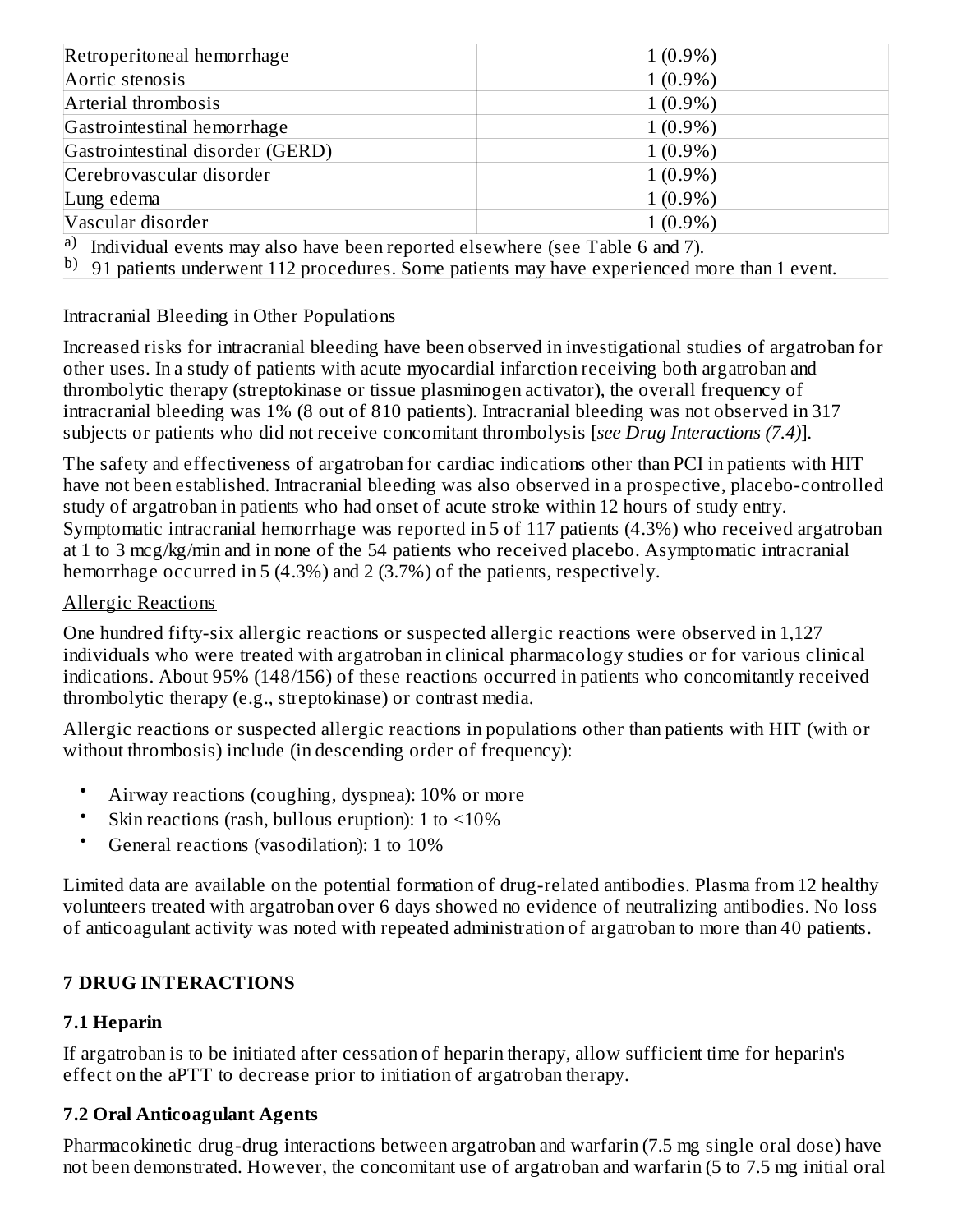dose, followed by 2.5 to 6 mg/day orally for 6 to 10 days) results in prolongation of the prothrombin time (PT) and International Normalized Ratio (INR) [*see Dosage and Administration (2.5) and Clinical Pharmacology (12.2)*].

### **7.3 Aspirin/Acetaminophen**

No drug-drug interactions have been demonstrated between argatroban and concomitantly administered aspirin or acetaminophen [*see Clinical Pharmacology (12.3)*].

### **7.4 Thrombolytic Agents**

The safety and effectiveness of argatroban with thrombolytic agents have not been established [*see Adverse Reactions (6)*]*.*

### **7.5 Glycoprotein IIb/IIIa Antagonists**

The safety and effectiveness of argatroban with glycoprotein IIb/IIIa antagonists have not been established.

### **8 USE IN SPECIFIC POPULATIONS**

### **8.1 Pregnancy**

### Risk Summary

Limited data from published literature and postmarketing reports do not suggest an association between argatroban and adverse fetal developmental outcomes. There are risks to the mother associated with untreated thrombosis in pregnancy and a risk of hemorrhage in the mother and fetus associated with use of anticoagulants *(see Clinical Considerations)*. In animal reproduction studies, there was no evidence of adverse developmental outcomes with intravenous administration of argatroban during organogenesis in rats and rabbits at doses up to 0.3-and 0.2-times, respectively, the maximum recommended human dose (MHRD) *(see Data)*.

The estimated background risk of major birth defects and miscarriage for the indicated population is unknown. All pregnancies have a background risk of birth defect, loss, or other adverse outcomes. In the U.S. general population, the estimated background risk of major birth defects and miscarriage in clinically recognized pregnancies is 2%–4% and 15%–20%, respectively.

### Clinical Considerations

### *Disease-Associated Maternal and/or Embryo/Fetal Risk*

Pregnancy confers an increased risk for thromboembolism that is higher for women with underlying thromboembolic disease and certain high risk pregnancy conditions. Published data describe that women with a previous history of venous thrombosis are at high risk for recurrence during pregnancy.

### *Fetal/Neonatal Adverse Reactions*

Use of anticoagulants, including argatroban, may increase the risk of bleeding in the fetus and neonate. Monitor neonates for bleeding [*see Warnings and Precautions (5.1, 5.3)*].

### *Labor or Delivery*

All patients receiving anticoagulants, including pregnant women, are at risk for bleeding. Pregnant women receiving argatroban should be carefully monitored for evidence of excessive bleeding or unexpected changes in coagulation parameters [*see Warnings and Precautions (5.1, 5.3)*].

### **D**ata

### *Animal Data*

Developmental studies performed in rats with argatroban at intravenous doses up to 27 mg/kg/day (0.3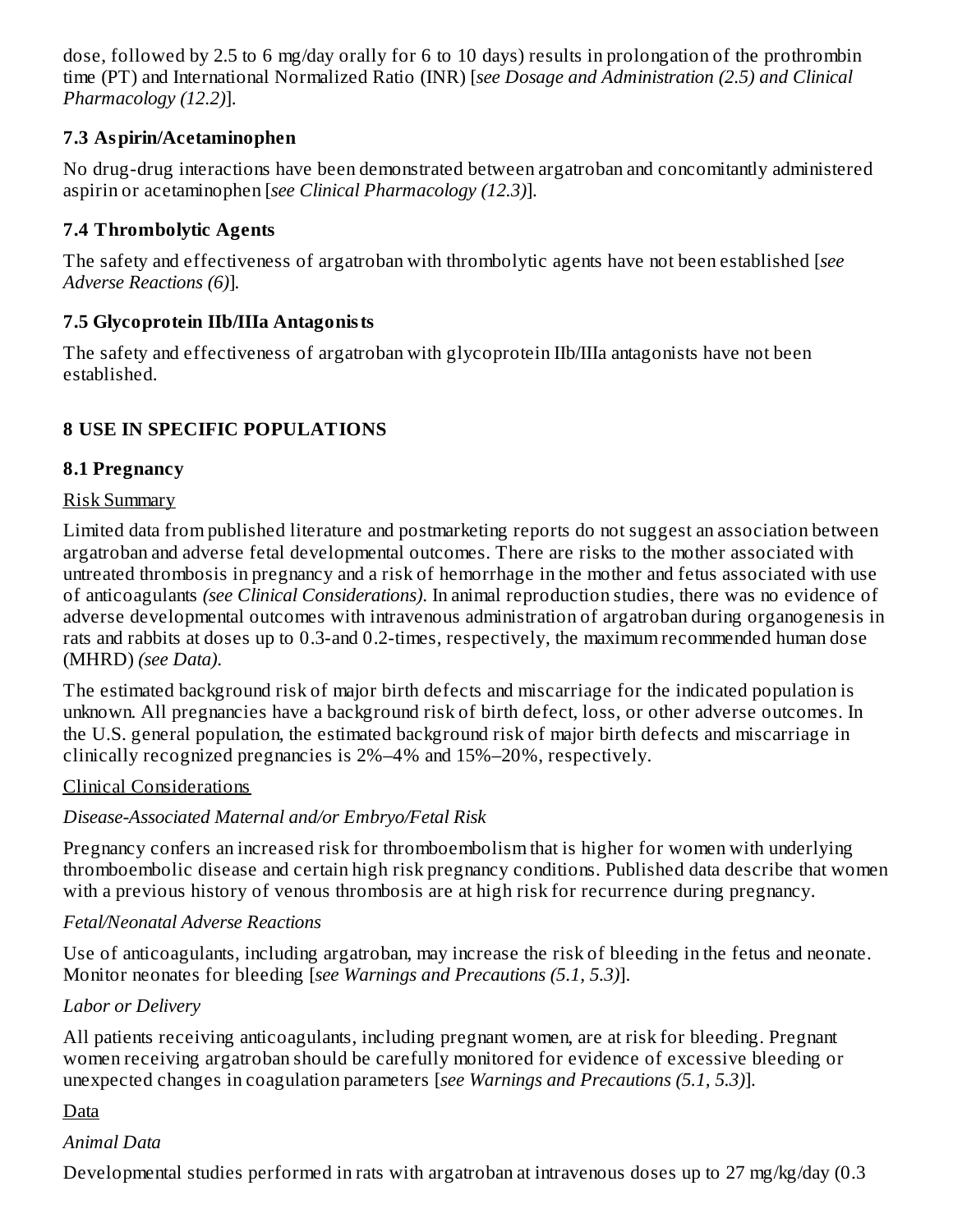times the maximum recommended human dose, based on body surface area) and in rabbits at intravenous doses up to 10.8 mg/kg/day (0.2 times the maximum recommended human dose, based on body surface area) have revealed no evidence of harm to the fetus.

### **8.2 Lactation**

### Risk Summary

There are no data on the presence of argatroban in human milk, or its effects on milk production. Argatroban is present in rat milk. The developmental and health benefits of breastfeeding should be considered along with the mother's clinical need for Argatroban and any potential adverse effects on the breastfed infant from Argatroban or from the underlying maternal condition.

### **8.4 Pediatric Us e**

### Safety and Effectiveness have not been Established in Pediatric Patients.

Argatroban was studied among 18 seriously ill pediatric patients who required an alternative to heparin anticoagulation. Most patients were diagnosed with HIT or suspected HIT. Age ranges of patients were  $\leq$ 6 months, n = 8; six months to  $\leq$ 8 years, n = 6; 8 to 16 years, n = 4. All patients had serious underlying conditions and were receiving multiple concomitant medications. Thirteen patients received argatroban solely as a continuous infusion (no bolus dose). Dosing was initiated in the majority of these 13 patients at 1 mcg/kg/min. Dosing was titrated as needed to achieve and maintain an aPTT of 1.5 to 3 times the baseline value. Most patients required multiple dose adjustments to maintain anticoagulation parameters within the desired range. During the 30-day study period, thrombotic events occurred during argatroban administration to two patients and following argatroban discontinuation in three other patients. Major bleeding occurred among two patients; one patient experienced an intracranial hemorrhage after 4 days of argatroban therapy in the setting of sepsis and thrombocytopenia and another patient experienced an intracranial hemorrhage after receiving argatroban for greater than 14 days. The study findings did not establish the safe and effective use of argatroban in pediatric patients and the dosing of 1 mcg/kg/min was not supported by the pharmacokinetic data described below.

### Pediatric Pharmacokinetics (PK) and Pharmacodynamics (PD)

PK parameters of argatroban were characterized in population PK/PD analysis model with sparse data from 15 seriously ill pediatric patients. Argatroban clearance in these seriously ill pediatric patients (0.16 L/hr/kg) was 50% lower compared to argatroban clearance in healthy adults (0.31 L/hr/kg). Four pediatric patients with elevated bilirubin (secondary to cardiac complications or hepatic impairment) had, on average, 80% lower clearance (0.03 L/hr/kg) when compared to pediatric patients with normal bilirubin levels.

These PK/PD analysis models based on a goal of aPTT prolongation of 1.5 to 3 times the baseline value and avoidance of an aPTT > 100 seconds for seriously ill pediatric patients with HIT/HITTS who require an alternative to heparin suggested the following:

- For patients with normal hepatic function, a starting infusion rate of 0.75 mcg/kg/min may have comparable aPTT responses as a starting dose of 2 mcg/kg/min in healthy adults. Additionally, based on an evaluation of aPTT every two hours, increasing the dosage by 0.1 to 0.25 mcg/kg/min could achieve additional aPTT responses.
- For patients with hepatic impairment a starting infusion rate of 0.2 mcg/kg/min with increasing dosing by increments of 0.05 mcg/kg/min may have comparable argatroban exposure as expected with adult doses.

The safety and effectiveness of argatroban with the above dosing have not been adequately assessed in pediatric patients and the safety and effectiveness of argatroban is not established in pediatric patients. In addition, the described dosage did not take into account multiple factors that could affect the dosage such as current aPTT, target aPTT, and the clinical status of the patient.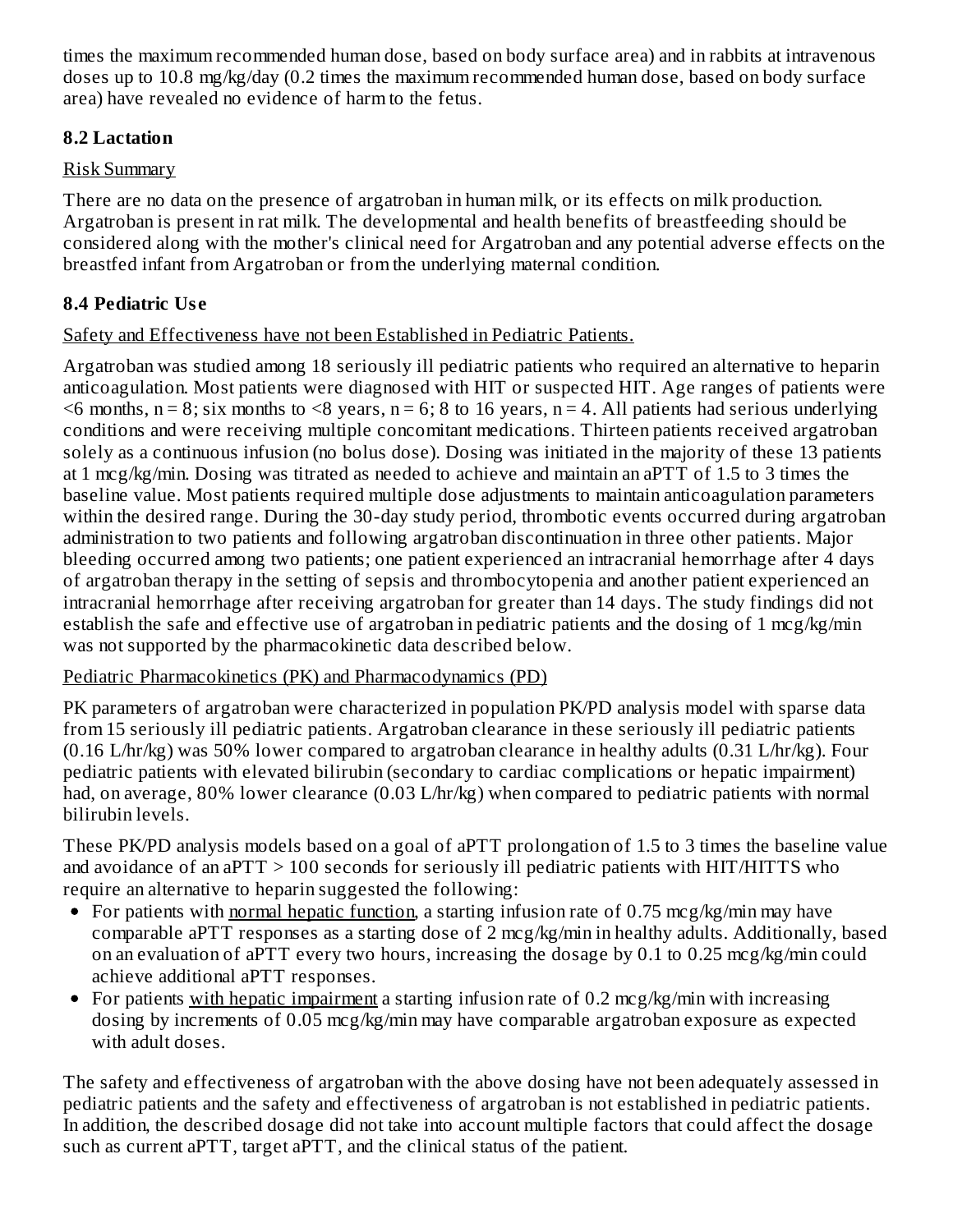### **8.5 Geriatric Us e**

Of the total number of subjects (1340) in clinical studies of argatroban, 35% were 65 and over. In the clinical studies of adult patients with HIT (with or without thrombosis), the effectiveness of argatroban was not affected by age. No trends were observed across age groups for both aPTT and the ACT. The safety analysis did suggest that older patients had increased underlying conditions, which may predispose them to events. The studies were not sized appropriately to detect differences in safety between age groups.

### **8.6 Hepatic Impairment**

Dose reduction and careful titration are required when administering argatroban to patients with hepatic impairment. Reversal of anticoagulant effect may be prolonged in this population [*see Dosage and Administration (2.3), Warning and Precautions (5.2), Clinical Pharmacology (12.3)*].

### **10 OVERDOSAGE**

Excessive anticoagulation, with or without bleeding, may be controlled by discontinuing argatroban or by decreasing the argatroban dose. In clinical studies, anticoagulation parameters generally returned from therapeutic levels to baseline within 2 to 4 hours after discontinuation of the drug. Reversal of anticoagulant effect may take longer in patients with hepatic impairment.

No specific antidote to argatroban is available; if life-threatening bleeding occurs and excessive plasma levels of argatroban are suspected, discontinue argatroban immediately and measure aPTT and other coagulation parameters. When argatroban was administered as a continuous infusion  $(2 \text{ mcg/kg/min})$ prior to and during a 4-hour hemodialysis session, approximately 20% of argatroban was cleared through dialysis.

Single intravenous doses of argatroban at 200, 124, 150, and 200 mg/kg were lethal to mice, rats, rabbits, and dogs, respectively. The symptoms of acute toxicity were loss of righting reflex, tremors, clonic convulsions, paralysis of hind limbs, and coma.

# **11 DESCRIPTION**

Argatroban is a synthetic direct thrombin inhibitor and the chemical name is 1-[5- [(aminoiminomethyl)amino] 1-oxo-2-[[(1,2,3,4-tetrahydro-3-methyl-8-quinolinyl)sulfonyl]amino]pentyl]- 4-methyl-2-piperidinecarboxylic acid, monohydrate. Argatroban has 4 asymmetric carbons. One of the asymmetric carbons has an *R* configuration (stereoisomer Type I) and an *S* configuration (stereoisomer Type II). Argatroban consists of a mixture of *R* and *S* stereoisomers at a ratio of approximately 65:35.

The molecular formula of argatroban is  $\rm{C_{23}H_{36}N_6O_5S\cdot H_2O}$  Its molecular weight is 526.66 g/mol. The structural formula is:



Argatroban is a white, odorless crystalline powder that is freely soluble in glacial acetic acid, slightly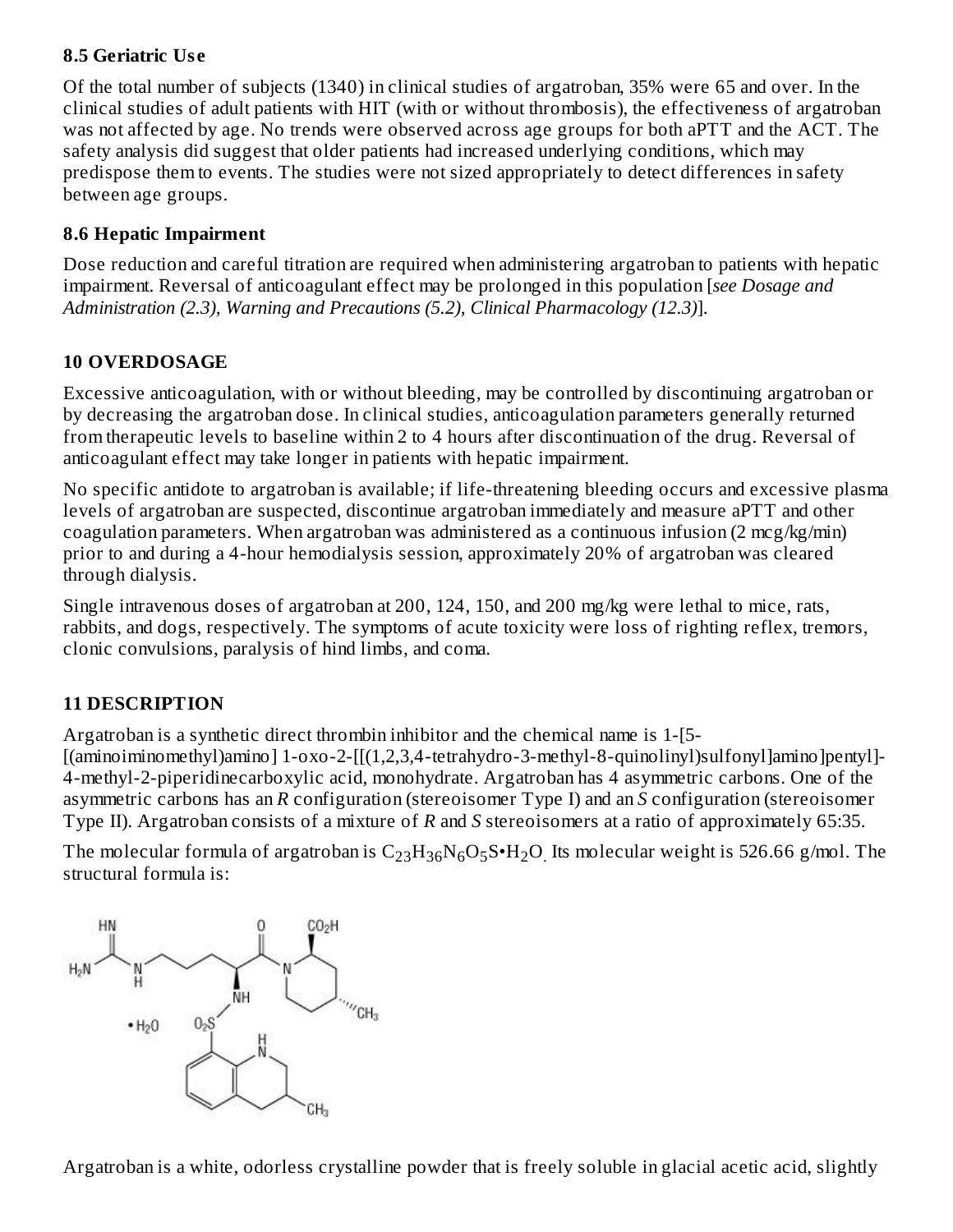soluble in ethanol, and insoluble in acetone, ethyl acetate, and ether.

Argatroban Injection is a sterile clear, colorless to pale yellow, slightly viscous solution in a singledose amber vial containing 250 mg/2.5 mL of argatroban. Each mL of sterile, nonpyrogenic solution contains 100 mg argatroban, 300 mg D-sorbitol, and 400 mg dehydrated alcohol in water for injection.

### **12 CLINICAL PHARMACOLOGY**

### **12.1 Mechanism of Action**

Argatroban is a direct thrombin inhibitor that reversibly binds to the thrombin active site. Argatroban does not require the co-factor antithrombin III for antithrombotic activity. Argatroban exerts its anticoagulant effects by inhibiting thrombin-catalyzed or -induced reactions, including fibrin formation; activation of coagulation factors V, VIII, and XIII; activation of protein C; and platelet aggregation.

Argatroban inhibits thrombin with an inhibition constant (Ki) of 0.04 µM. At therapeutic concentrations, argatroban has little or no effect on related serine proteases (trypsin, factor Xa, plasmin, and kallikrein).

Argatroban is capable of inhibiting the action of both free and clot-associated thrombin.

### **12.2 Pharmacodynamics**

When argatroban is administered by continuous infusion, anticoagulant effects and plasma concentrations of argatroban follow similar, predictable temporal response profiles, with low intersubject variability. Immediately upon initiation of argatroban infusion, anticoagulant effects are produced as plasma argatroban concentrations begin to rise. Steady-state levels of both drug and anticoagulant effect are typically attained within 1 to 3 hours and are maintained until the infusion is discontinued or the dosage adjusted. Steady-state plasma argatroban concentrations increase proportionally with dose (for infusion doses up to 40 mcg/kg/min in healthy subjects) and are well correlated with steady-state anticoagulant effects. For infusion doses up to 40 mcg/kg/min, argatroban increases in a dose-dependent fashion, the activated partial thromboplastin time (aPTT), the activated clotting time (ACT), the prothrombin time (PT), the International Normalized Ratio (INR), and the thrombin time (TT) in healthy volunteers and cardiac patients. Representative steady-state plasma argatroban concentrations and anticoagulant effects are shown below for argatroban infusion doses up to 10 mcg/kg/min (see Figure 1).

### **Figure 1.**

### **Relationship at Steady State Between Argatroban Dos e, Plasma Argatroban Concentration and Anticoagulant Effect**



**Effect on International Normalized Ratio (INR):** Because argatroban is a direct thrombin inhibitor,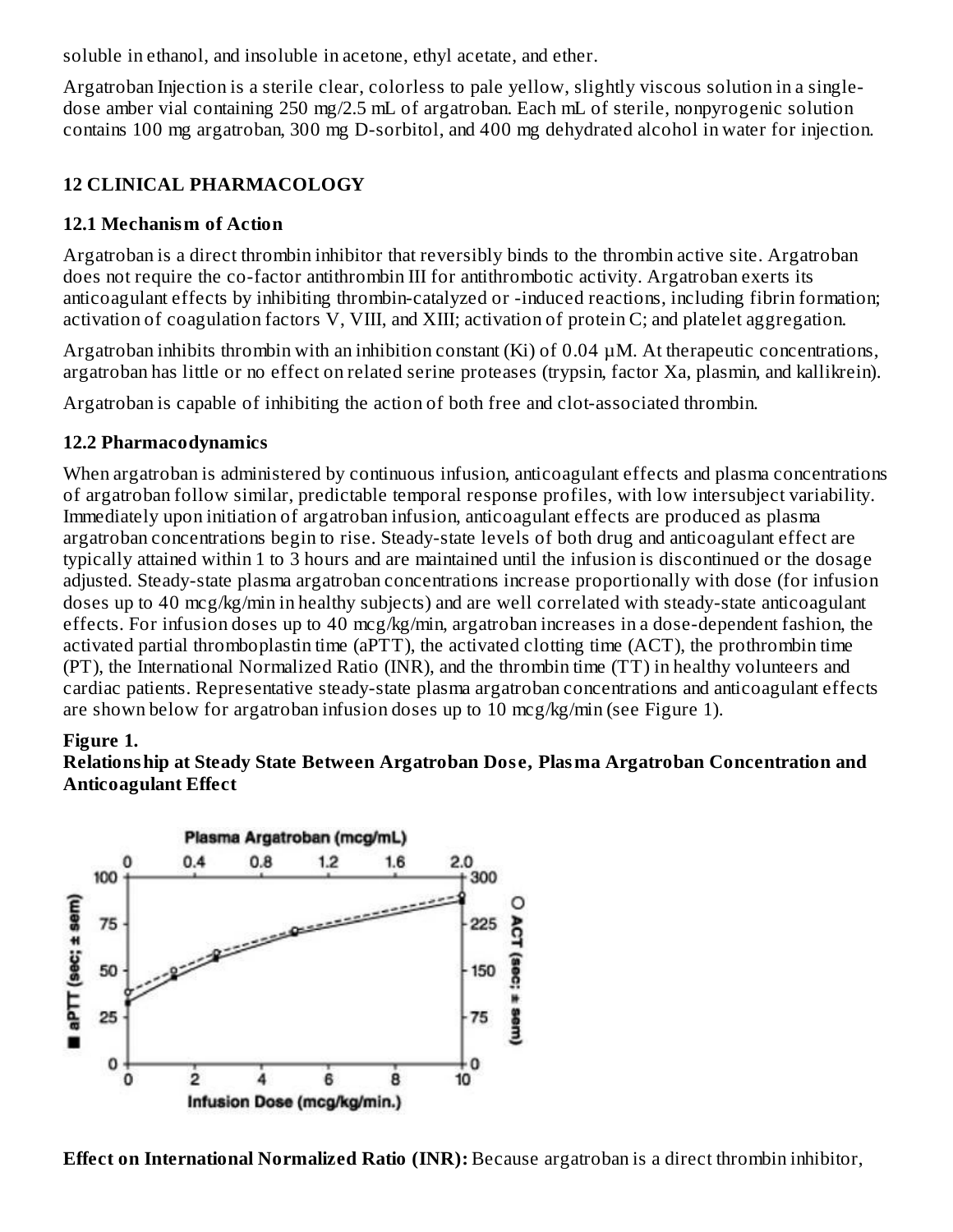co-administration of argatroban and warfarin produces a combined effect on the laboratory measurement of the INR. However, concurrent therapy, compared to warfarin monotherapy, exerts no additional effect on vitamin K–dependent factor Xa activity.

The relationship between INR on co-therapy and warfarin alone is dependent on both the dose of argatroban and the thromboplastin reagent used. This relationship is influenced by the International Sensitivity Index (ISI) of the thromboplastin. Data for 2 commonly utilized thromboplastins with ISI values of 0.88 (Innovin, Dade) and 1.78 (Thromboplastin C Plus, Dade) are presented in Figure 2 for an argatroban dose of 2 mcg/kg/min. Thromboplastins with higher ISI values than shown result in higher INRs on combined therapy of warfarin and argatroban. These data are based on results obtained in normal individuals [*see Drug Interactions (7.2), Dosage and Administration (2.5)*].

#### **Figure 2. INR Relationship of Argatroban Plus Warfarin Versus Warfarin Alone**



Figure 2 demonstrates the relationship between INR for warfarin alone and INR for warfarin coadministered with argatroban at a dose of 2 mcg/kg/min. To calculate INR for warfarin alone (INR $_{\rm W}$ ), based on INR for co- therapy of warfarin and argatroban (INR $_{\rm WA}$ ), when the argatroban dose is 2 mcg/kg/min, use the equation next to the appropriate curve. Example: At a dose of 2 mcg/kg/min and an INR performed with Thromboplastin A, the equation 0.19 + 0.57 (INR $_{\rm WA}$ ) = INR $_{\rm W}$  would allow a prediction of the INR on warfarin alone (INR<sub>W</sub>). Thus, using an INR<sub>WA</sub> value of 4.0 obtained on combined therapy: INR $_{\rm W}$  = 0.19 + 0.57 (4) = 2.47 as the value for INR on warfarin alone. The error (confidence interval) associated with a prediction is  $\pm$  0.4 units. Similar linear relationships and prediction errors exist for argatroban at a dose of 1 mcg/kg/min. Thus, for argatroban doses of 1 or 2 mcg/kg/min, INR $_{\rm W}$  can be predicted from INR $_{\rm WA}$ . For argatroban doses greater than 2 mcg/kg/min, the error associated with predicting  $\mathtt{INR}_\mathsf{W}$  from IN $\mathtt{R}_{\mathsf{WA}}$  is  $\pm$  1. Thus,  $\mathtt{INR}_\mathsf{W}$  cannot be reliably predicted from INR $_{\rm WA}$  at doses greater than 2 mcg/kg/min.

### **12.3 Pharmacokinetics**

### **Distribution**

Argatroban distributes mainly in the extra cellular fluid as evidenced by an apparent steady-state volume of distribution of 174 mL/kg (12.18 L in a 70 kg adult). Argatroban is 54% bound to human serum proteins, with binding to albumin and  $\alpha$ 1-acid glycoprotein being 20% and 34%, respectively.

### Metabolism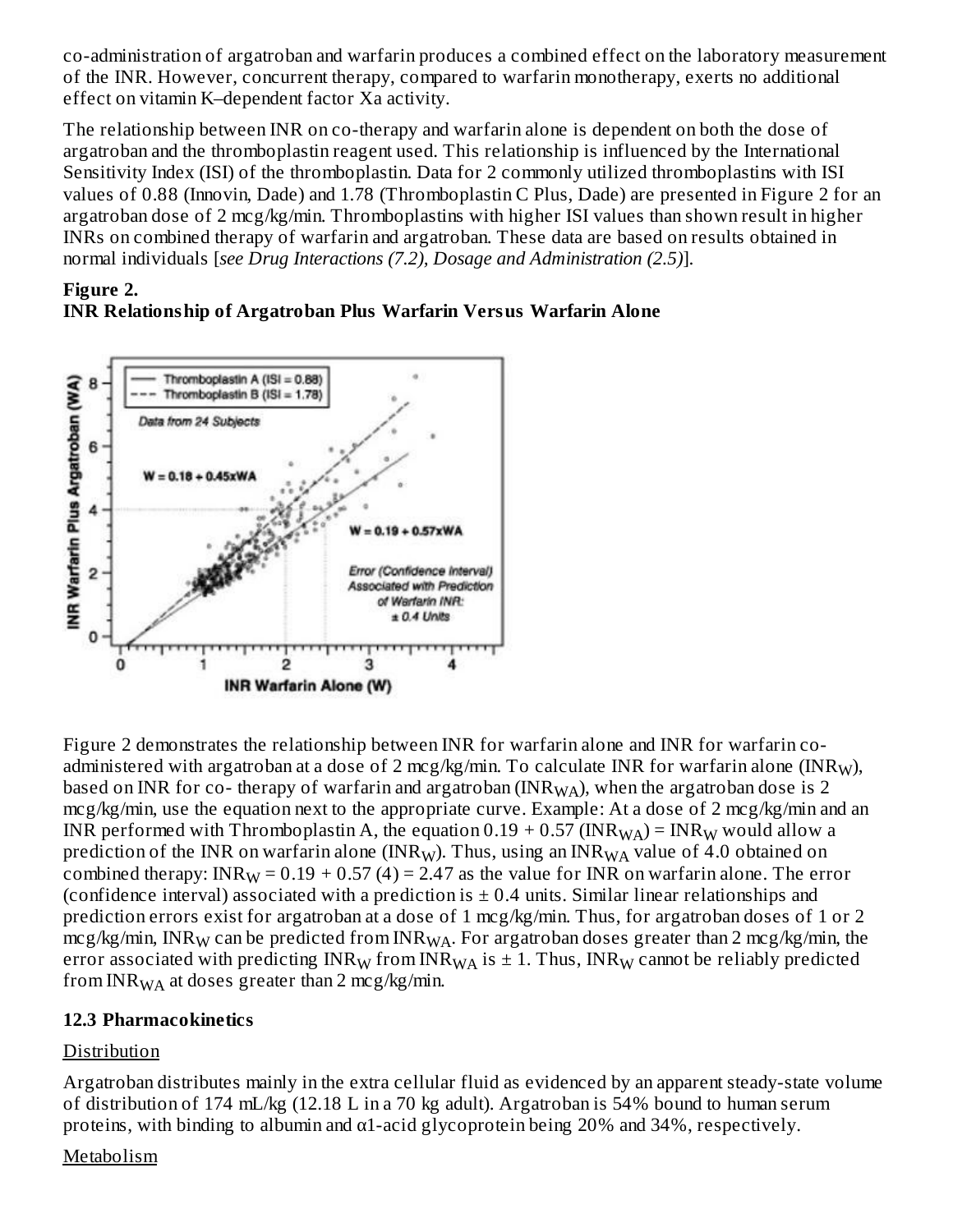The main route of argatroban metabolism is hydroxylation and aromatization of the 3 methyltetrahydroquinoline ring in the liver. The formation of each of the 4 known metabolites is catalyzed *in vitro* by the human liver microsomal cytochrome P450 enzymes CYP3A4/5. The primary metabolite (M1) exerts 3- to 5-fold weaker anticoagulant effects than argatroban. Unchanged argatroban is the major component in plasma. The plasma concentrations of M1 range between 0% and 20% of that of the parent drug. The other metabolites (M2 to M4) are found only in very low quantities in the urine and have not been detected in plasma or feces. These data, together with the lack of effect of erythromycin (a potent CYP3A4/5 inhibitor) on argatroban pharmacokinetics, suggest that CYP3A4/5 mediated metabolism is not an important elimination pathway *in vivo*.

Total body clearance is approximately 5.1 mL/kg/min (0.31 L/kg/hr) for infusion doses up to 40 mcg/kg/min. The terminal elimination half-life of argatroban ranges between 39 and 51 minutes.

There is no interconversion of the 21–(R):21–(S) diastereoisomers. The plasma ratio of these diastereoisomers is unchanged by metabolism or hepatic impairment, remaining constant at 65:35 ( $\pm$  2%).

### Excretion

Argatroban is excreted primarily in the feces, presumably through biliary secretion. In a study in which  $14C$ - argatroban (5 mcg/kg/min) was infused for 4 hours into healthy subjects, approximately 65% of the radioactivity was recovered in the feces within 6 days of the start of infusion with little or no radioactivity subsequently detected. Approximately 22% of the radioactivity appeared in the urine within 12 hours of the start of infusion. Little or no additional urinary radioactivity was subsequently detected. Average percent recovery of unchanged drug, relative to total dose, was 16% in urine and at least 14% in feces.

#### Special Populations

*Hepatic Impairment:* The dosage of argatroban should be decreased in patients with hepatic impairment [see *Dosage and Administration (2.3) and Warnings and Precautions (5.2)*]. Patients with hepatic impairment were not studied in percutaneous coronary intervention (PCI) trials. At a dose of 2.5 mcg/kg/min, hepatic impairment is associated with decreased clearance and increased elimination halflife of argatroban (to 1.9 mL/kg/min and 181 minutes, respectively, for patients with a Child-Pugh score >6).

*Renal Impairment:* No dosage adjustment is necessary in patients with renal dysfunction. The effect of renal disease on the pharmacokinetics of argatroban was studied in 6 subjects with normal renal function (mean Clcr =  $95 \pm 16$  mL/min) and in 18 subjects with mild (mean Clcr =  $64\pm 10$  mL/min), moderate (mean Clcr =  $41 \pm 5.8$  mL/min), and severe (mean Clcr =  $5 \pm 7$  mL/min) renal impairment. The pharmacokinetics and pharmacodynamics of argatroban at dosages up to 5 mcg/kg/min were not significantly affected by renal dysfunction.

Use of argatroban was evaluated in a study of 12 patients with stable end-stage renal disease undergoing chronic intermittent hemodialysis. Argatroban was administered at a rate of 2 to 3 mcg/kg/min (begun at least 4 hours prior to dialysis) or as a bolus dose of 250 mcg/kg at the start of dialysis followed by a continuous infusion of 2 mcg/kg/min. Although these regimens did not achieve the goal of maintaining ACT values at 1.8 times the baseline value throughout most of the hemodialysis period, the hemodialysis sessions were successfully completed with both of these regimens. The mean ACTs produced in this study ranged from 1.39 to 1.82 times baseline, and the mean aPTTs ranged from 1.96 to 3.4 times baseline. When argatroban was administered as a continuous infusion of 2 mcg/kg/min prior to and during a 4-hour hemodialysis session, approximately 20% was cleared through dialysis.

*Age, Gender:* There are no clinically significant effects of age or gender on the pharmacokinetics or pharmacodynamics (e.g., aPTT) of argatroban in adults.

### Drug-Drug Interactions

*Digoxin:* In 12 healthy volunteers, intravenous infusion of argatroban (2 mcg/kg/min) over 5 days (study days 11 to 15) did not affect the steady-state pharmacokinetics of oral digoxin (0.375 mg daily for 15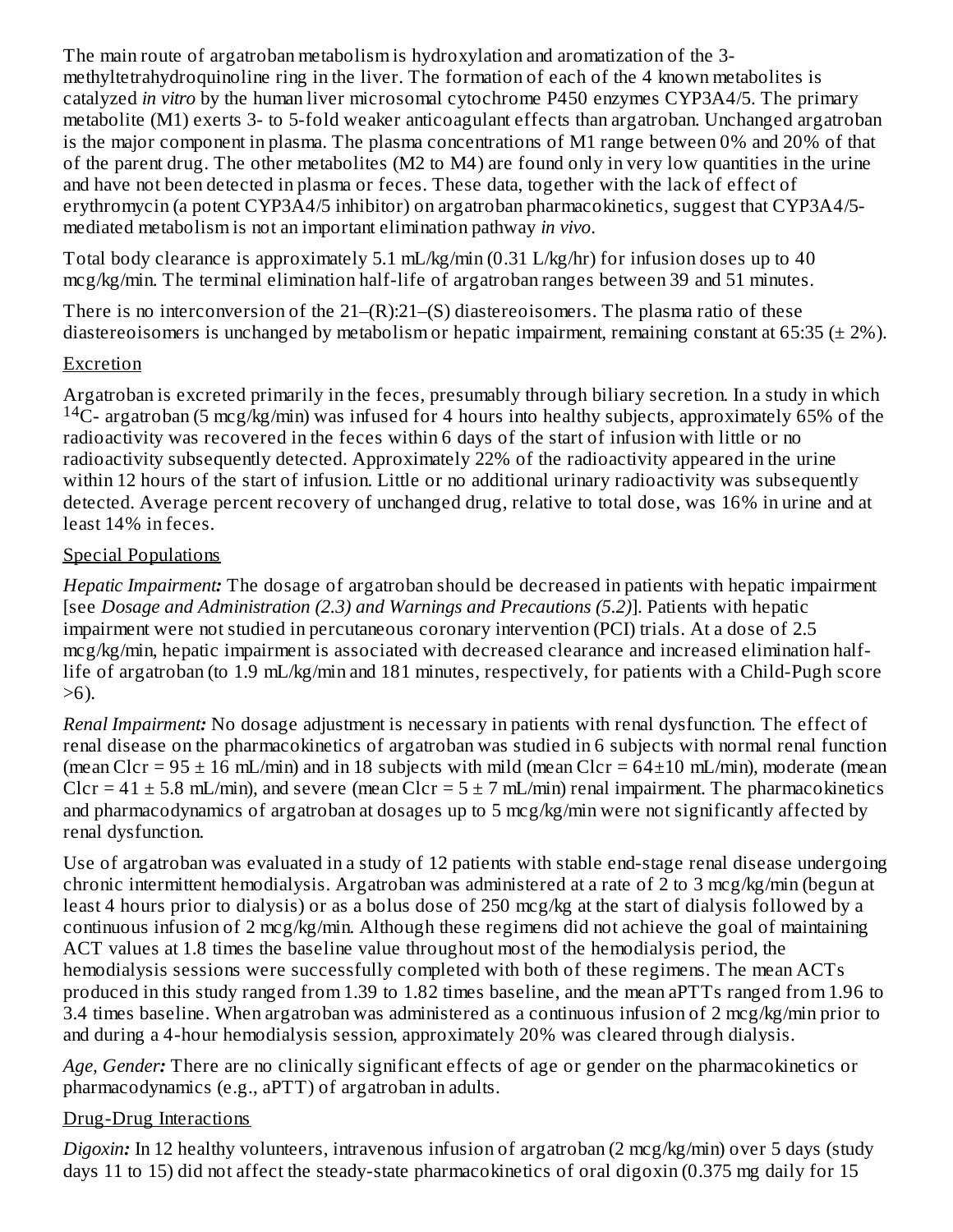days).

*Erythromycin:* In 10 healthy subjects, orally administered erythromycin (a potent inhibitor of CYP3A4/5) at 500 mg four times daily for 7 days had no effect on the pharmacokinetics of argatroban at a dose of 1 mcg/kg/min for 5 hours. These data suggest oxidative metabolism by CYP3A4/5 is not an important elimination pathway *in vivo* for argatroban.

*Aspirin and Acetaminophen:* Drug-drug interactions have not been demonstrated between argatroban and concomitantly administered aspirin (162.5 mg orally given 26 and 2 hours prior to initiation of argatroban 1 mcg/kg/min over 4 hours) or acetaminophen (1,000 mg orally given 12, 6, and 0 hours prior to, and 6 and 12 hours subsequent to, initiation of argatroban 1.5 mcg/kg/min over 18 hours).

# **13 NONCLINICAL TOXICOLOGY**

# **13.1 Carcinogenesis, Mutagenesis, Impairment of Fertility**

Carcinogenicity studies with argatroban have not been performed.

Argatroban was not genotoxic in the Ames test, the Chinese hamster ovary cell (CHO/HGPRT) forward mutation test, the Chinese hamster lung fibroblast chromosome aberration test, the rat hepatocyte, and WI-38 human fetal lung cell unscheduled DNA synthesis (UDS) tests, or the mouse micronucleus test.

Argatroban at intravenous doses up to 27 mg/kg/day (0.3 times the recommended maximum human dose based on body surface area) had no effect on fertility and reproductive function of male and female rats.

# **14 CLINICAL STUDIES**

# **14.1 Heparin-Induced Thrombocytopenia**

The safety and efficacy of argatroban were evaluated in a historically controlled efficacy and safety study (Study 1) and a follow-on efficacy and safety study (Study 2). These studies were comparable with regard to study design, study objectives, dosing regimens as well as study outline, conduct, and monitoring.

In these studies, 568 adult patients were treated with argatroban and 193 adult patients made up the historical control group. Patients had a clinical diagnosis of heparin-induced thrombocytopenia, either without thrombosis (HIT) or with thrombosis (HITTS [heparin-induced thrombocytopenia and thrombosis syndrome]) and were males or non-pregnant females between the age of 18 and 80 years old. HIT/HITTS was defined by a fall in platelet count to less than 100,000/µL or a 50% decrease in platelets after the initiation of heparin therapy with no apparent explanation other than HIT. Patients with HITTS also had an arterial or venous thrombosis documented by appropriate imaging techniques or supported by clinical evidence such as acute myocardial infarction, stroke, pulmonary embolism, or other clinical indications of vascular occlusion. Patients who had documented histories of positive heparin-dependent antibody tests without current thrombocytopenia or heparin challenge (e.g., patients with latent disease) were also included if they required anticoagulation.

These studies did not include patients with documented unexplained aPTT >200% of control at baseline, documented coagulation disorder or bleeding diathesis unrelated to HIT, a lumbar puncture within the past 7 days or a history of previous aneurysm, hemorrhagic stroke, or a thrombotic stroke within the past 6 months unrelated to HIT.

The initial dose of argatroban was 2 mcg/kg/min. Two hours after the start of the argatroban infusion, an aPTT level was obtained and dose adjustments were made (up to a maximum of 10 mcg/kg/min) to achieve a steady-state aPTT value that was 1.5 to 3.0 times the baseline value, not to exceed 100 seconds. Overall the mean aPTT level for HIT and HITTS patients during the argatroban infusion increased from baseline values of 34 and 38 seconds, respectively, to 62.5 and 64.5 seconds, respectively.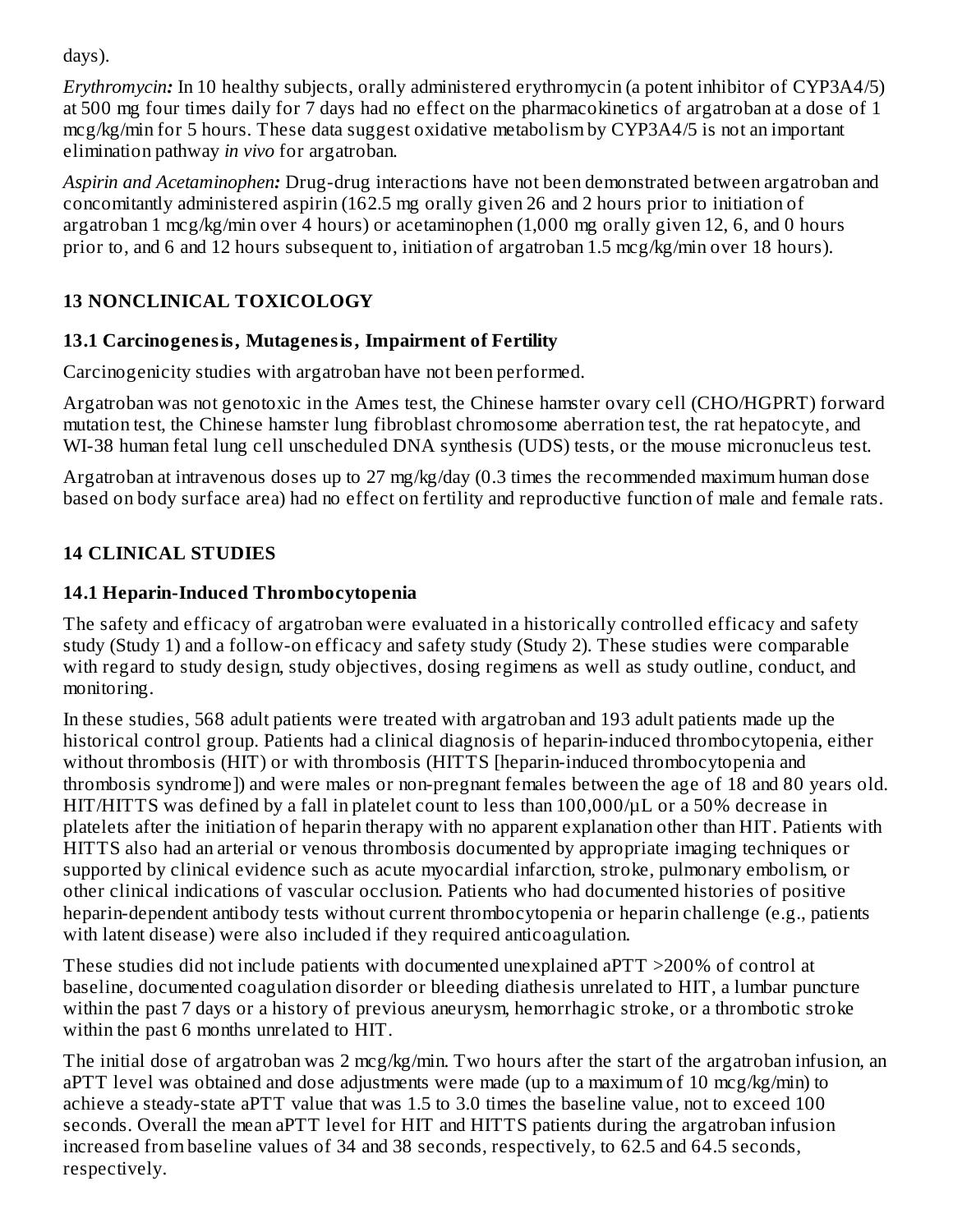The primary efficacy analysis was based on a comparison of event rates for a composite endpoint that included death (all causes), amputation (all causes) or new thrombosis during the treatment and followup period (study days 0 to 37). Secondary analyses included evaluation of the event rates for the components of the composite endpoint as well as time-to-event analyses.

In Study 1, a total of 304 patients were enrolled as follows: active HIT (n=129), active HITTS (n=144), or latent disease (n=31). Among the 193 historical controls, 139 (72%) had active HIT, 46 (24%) had active HITTS, and 8 (4%) had latent disease. Within each group, those with active HIT and those with latent disease were analyzed together. Positive laboratory confirmation of HIT/HITTS by the heparininduced platelet aggregation test or serotonin release assay was demonstrated in 174 of 304 (57%) argatroban treated patients (i.e., in 80 with HIT or latent disease and 94 with HITTS) and in 149 of 193 (77%) historical controls (i.e., in 119 with HIT or latent disease and 30 with HITTS). The test results for the remainder of the patients and controls were either negative or not determined.

There was a significant improvement in the composite outcome in patients with HIT and HITTS treated with argatroban versus those in the historical control group (see Table 9). The components of the composite endpoint are shown in Table 9.

### **Table 9 Efficacy Results of Study 1: Composite Endpoint and Individual Components, Ranked a by Severity b**

|                          |                                                        | <b>HIT</b> | <b>HITTS</b>        |                                |                      | <b>HIT/HITTS</b>        |  |  |
|--------------------------|--------------------------------------------------------|------------|---------------------|--------------------------------|----------------------|-------------------------|--|--|
| Parameter,<br>N(% )      | <b>Argatroban</b><br>Control<br>$n = 160$<br>$n = 147$ |            | Control<br>$n = 46$ | <b>Argatroban</b><br>$n = 144$ | Control<br>$n = 193$ | Argatroban<br>$n = 304$ |  |  |
| Composite<br>Endpoint    | 57(38.8)                                               | 41(25.6)   | 26(56.5)            | 63 (43.8)                      | 83 (43)              | 104(34.2)               |  |  |
|                          | <b>Individual Components<sup>b</sup>:</b>              |            |                     |                                |                      |                         |  |  |
| Death                    | 32(21.8)                                               | 27(16.9)   | 13(28.3)            | 26(18.1)                       | 45(23.3)             | 53 $(17.4)$             |  |  |
| Amputation               | 3(2)                                                   | 3(1.9)     | 4(8.7)              | 16(11.1)                       | 7(3.6)               | 19(6.2)                 |  |  |
| <b>New</b><br>Thrombosis | 22(15)                                                 | 11(6.9)    | 9(19.6)             | 21(14.6)                       | 31(16.1)             | 32(10.5)                |  |  |

a) Death (all cause), amputation (all cause), or new thrombosis within 37-day study period.

b) Reported as the most severe outcome among the components of composite endpoint (severity ranking: death > amputation > new thrombosis); patients may have had multiple outcomes.

Time-to-event analyses showed significant improvements in the time-to-first event in patients with HIT or HITTS treated with argatroban versus those in the historical control group. The between-group differences in the proportion of patients who remained free of death, amputation, or new thrombosis were statistically significant in favor of argatroban by these analyses.

A time-to-event analysis for the composite endpoint is shown in Figure 3 for patients with HIT and Figure 4 for patients with HITTS.

### **Figure 3.**

**Time to First Event for the Composite Efficacy Endpoint: HIT Patients** STUDY 1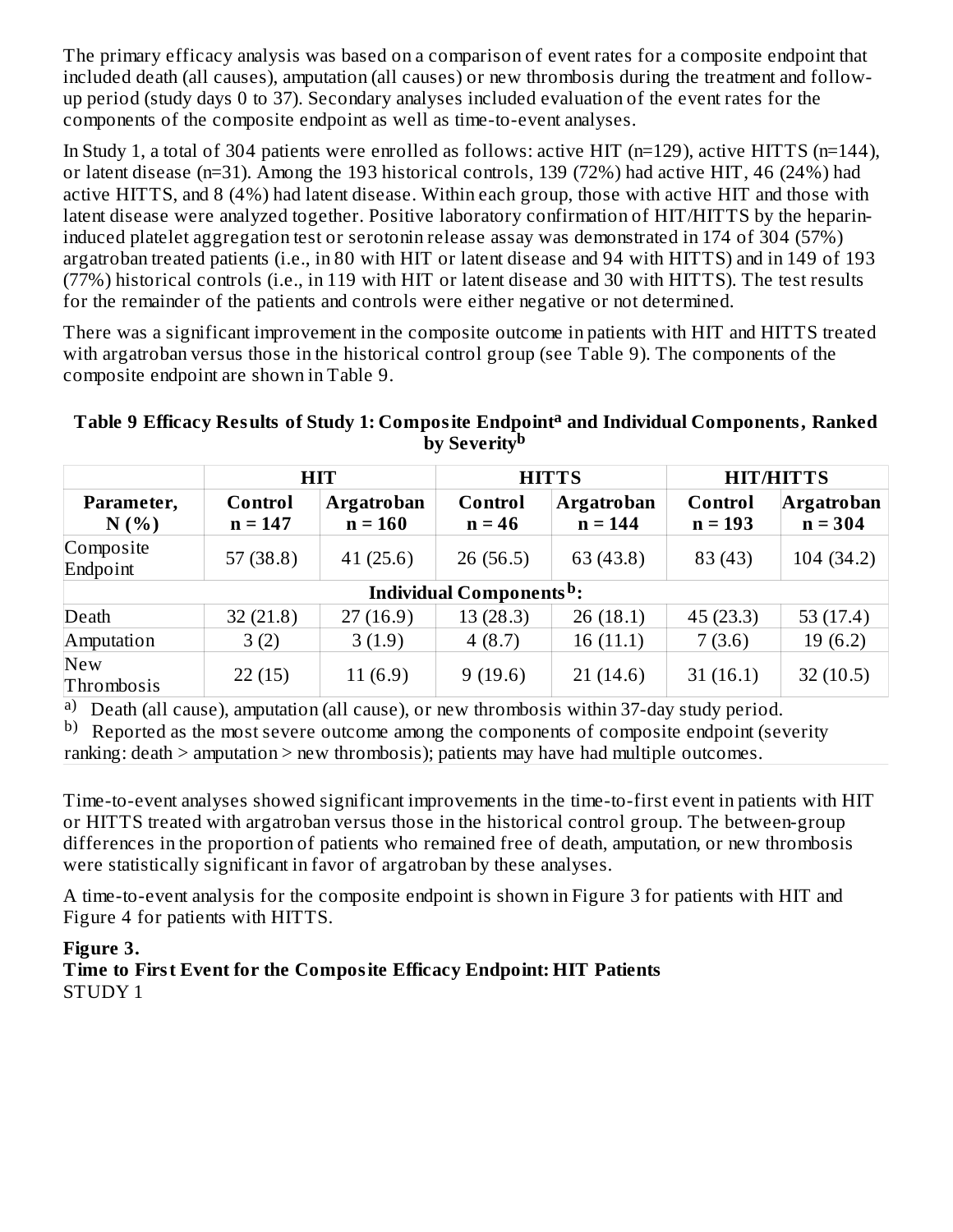

\*Censored indicates no clinical endpoint (defined as death, amputation, or new thrombosis) was observed during the follow-up period (maximum period of follow-up was 37 days).

**Figure 4. Time to First Event for the Composite Efficacy Endpoint: HITTS Patients** STUDY 1



\*Censored indicates no clinical endpoint (defined as death, amputation, or new thrombosis) was observed during the follow-up period (maximum period of follow-up was 37 days).

In Study 2, a total of 264 patients were enrolled as follows: HIT (n=125) or HITTS (n=139). There was a significant improvement in the composite efficacy outcome for argatroban-treated patients, versus the same historical control group from Study 1, among patients having HIT (25.6% vs. 38.8%), patients having HITTS (41.0% vs. 56.5%), and patients having either HIT or HITTS (33.7% vs. 43.0%). Time-to event analyses showed significant improvements in the time-to-first event in patients with HIT or HITTS treated with argatroban versus those in the historical control group. The between-group differences in the proportion of patients who remained free of death, amputation, or new thrombosis were statistically significant in favor of argatroban.

### Anticoagulant Effect

In Study 1, the mean ( $\pm$  SE) dose of argatroban administered was  $2.0 \pm 0.1$  mcg/kg/min in the HIT arm and  $1.9 \pm 0.1$  mcg/kg/min in the HITTS arm. Seventy-six percent of patients with HIT and 81% of patients with HITTS achieved a target aPTT at least 1.5-fold greater than the baseline aPTT at the first assessment occurring on average at 4.6 hours (HIT) and 3.9 hours (HITTS) following initiation of argatroban therapy.

No enhancement of aPTT response was observed in subjects receiving repeated administration of argatroban.

#### Platelet Count Recovery

In Study 1, 53% of patients with HIT and 58% of patients with HITTS had a recovery of platelet count by Day 3. Platelet Count Recovery was defined as an increase in platelet count to >100,000/µL or to at least 1.5-fold greater than the baseline count (platelet count at study initiation) by Day 3 of the study.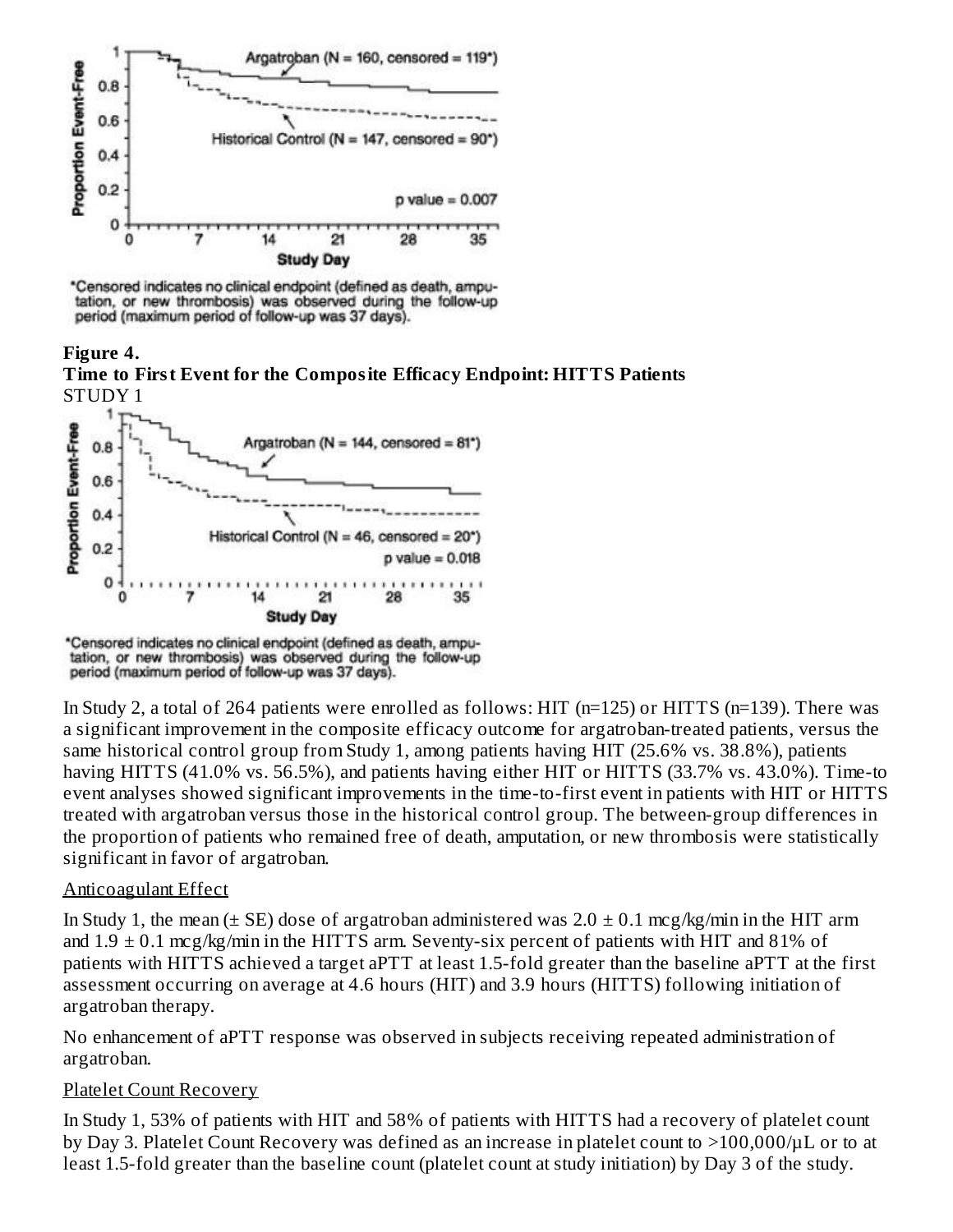### **14.2 Percutaneous Coronary Intervention (PCI) Patients with or at Risk for HIT**

In 3 similarly designed trials, argatroban was administered to 91 patients with current or previous clinical diagnosis of HIT or heparin-dependent antibodies, who underwent a total of 112 percutaneous coronary interventions (PCIs) including percutaneous transluminal coronary angioplasty (PTCA), coronary stent placement, or atherectomy. Among the 91 patients undergoing their first PCI with argatroban, notable ongoing or recent medical history included myocardial infarction (n = 35), unstable angina ( $n = 23$ ), and chronic angina ( $n = 34$ ). There were 33 females and 58 males. The average age was 67.6 years (median 70.7, range 44 to 86), and the average weight was 82.5 kg (median 81.0 kg, range 49 to 141).

Twenty-one of the 91 patients had a repeat PCI using argatroban an average of 150 days after their initial PCI. Seven of 91 patients received glycoprotein IIb/IIIa inhibitors. Safety and efficacy were assessed against historical control populations who had been anticoagulated with heparin.

All patients received oral aspirin (325 mg) 2 to 24 hours prior to the interventional procedure. After venous or arterial sheaths were in place, anticoagulation was initiated with a bolus of argatroban of 350 mcg/kg via a large-bore intravenous line or through the venous sheath over 3 to 5 minutes. Simultaneously, a maintenance infusion of 25 mcg/kg/min was initiated to achieve a therapeutic activated clotting time (ACT) of 300 to 450 seconds. If necessary to achieve this therapeutic range, the maintenance infusion dose was titrated (15 to 40 mcg/kg/min) and/or an additional bolus dose of 150 mcg/kg could be given. Each patient's ACT was checked 5 to 10 minutes following the bolus dose. The ACT was checked as clinically indicated. Arterial and venous sheaths were removed no sooner than 2 hours after discontinuation of argatroban and when the ACT was less than 160 seconds.

If a patient required anticoagulation after the procedure, argatroban could be continued, but at a lower infusion dose between 2.5 and 5 mcg/kg/min. An aPTT was drawn 2 hours after this dose reduction and the dose of argatroban then was adjusted as clinically indicated (not to exceed 10 mcg/kg/min), to reach an aPTT between 1.5 and 3 times baseline value (not to exceed 100 seconds).

In 92 of the 112 interventions (82%), the patient received the initial bolus of 350 mcg/kg and an initial infusion dose of 25 mcg/kg/min. The majority of patients did not require additional bolus dosing during the PCI procedure. The mean value for the initial ACT measurement after the start of dosing for all interventions was 379 sec (median 338 sec; 5th percentile-95th percentile 238 to 675 sec). The mean ACT value per intervention over all measurements taken during the procedure was 416 sec (median 390 sec; 5th percentile-95th percentile 261 to 698 sec). About 65% of patients had ACTs within the recommended range of 300 to 450 seconds throughout the procedure. The investigators did not achieve anticoagulation within the recommended range in about 23% of patients. However, in this small sample, patients with ACTs below 300 seconds did not have more coronary thrombotic events, and patients with ACTs over 450 seconds did not have higher bleeding rates.

Acute procedural success was defined as lack of death, emergent coronary artery bypass graft (CABG), or Q- wave myocardial infarction. Acute procedural success was reported in 98.2% of patients who underwent PCIs with argatroban anticoagulation compared with 94.3% of historical control patients anticoagulated with heparin ( $p = NS$ ). Among the 112 interventions, 2 patients had emergency CABGs, 3 had repeat PTCAs, 4 had non-Q wave myocardial infarctions, 3 had myocardial ischemia, 1 had an abrupt closure, and 1 had an impending closure (some patients may have experienced more than 1 event). No patients died.

# **16 HOW SUPPLIED/STORAGE AND HANDLING**

Argatroban Injection is supplied in 2.5 mL solution in single-dose vials at the concentration of 100 mg/mL. Each vial contains 250 mg of argatroban.

| Unit of Sale     | Concentration                   |  |  |  |
|------------------|---------------------------------|--|--|--|
| NDC 0409-1140-01 | $250 \text{ mg}/2.5 \text{ mL}$ |  |  |  |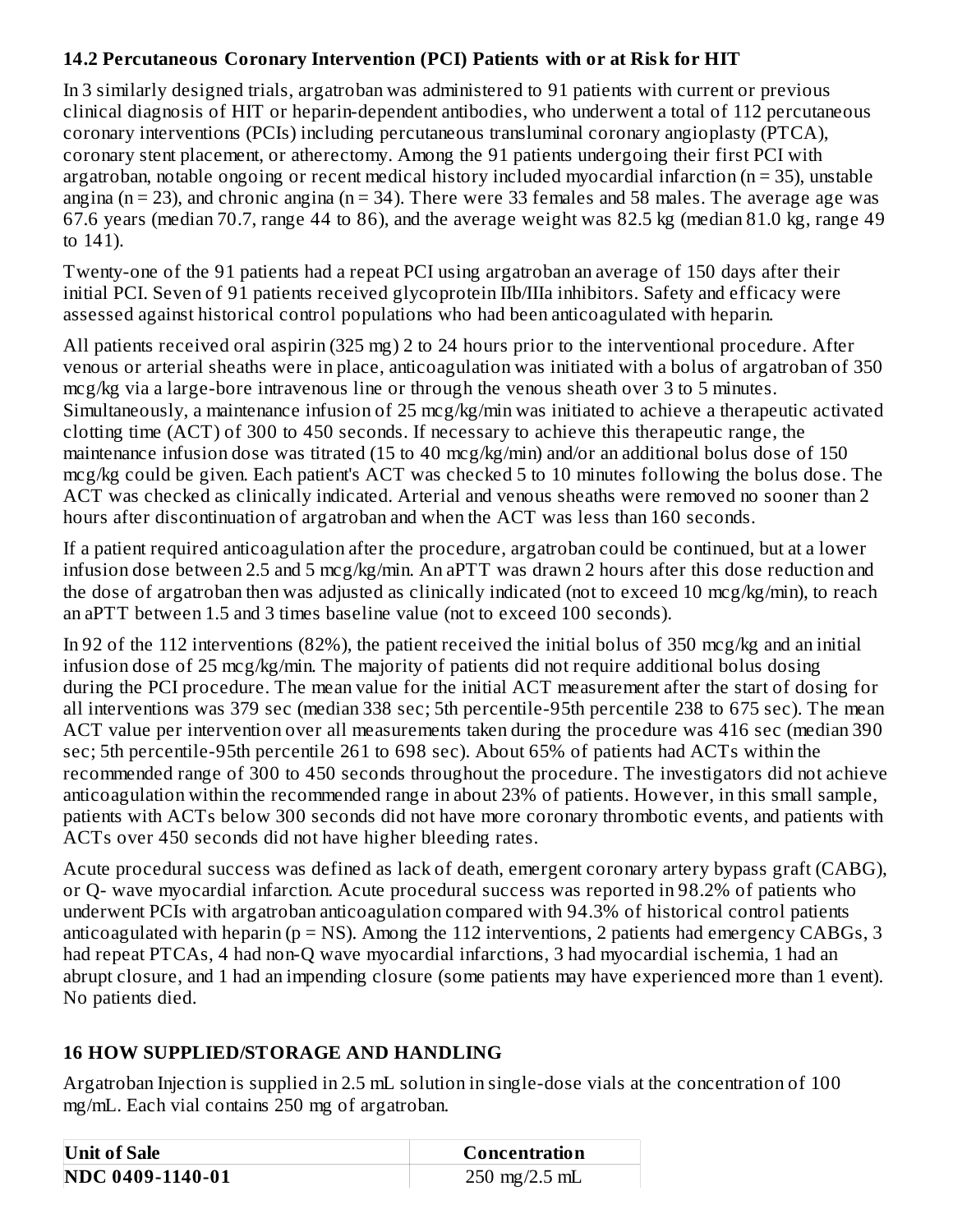### **Storage**

Store the vials in original cartons at 25°C (77°F), with excursions permitted to 15°C to 30°C (59°F to 86°F) [See USP Controlled Room Temperature]. Do not freeze. Retain in the original carton to protect from light. If the solution is cloudy, or if an insoluble precipitate is noted, the vial should be discarded.

### **17 PATIENT COUNSELING INFORMATION**

Inform patients of the risks associated with Argatroban Injection as well as the plan for regular monitoring during administration of the drug. Specifically, inform patients to report:

- the use of any other products known to affect bleeding.
- any medical history that may increase the risk for bleeding, including a history of severe hypertension; recent lumbar puncture or spinal anesthesia; major surgery, especially involving the brain, spinal cord, or eye; hematologic conditions associated with increased bleeding tendencies such as congenital or acquired bleeding disorders and gastrointestinal lesions such as ulcerations.
- any bleeding signs or symptoms.
- the occurrence of any signs or symptoms of allergic reactions (e.g., airway reactions, skin reactions and vasodilation reactions).

Manufactured by: Gland Pharma Limited, Hyderabad 500043, India.

Manufactured for: Hospira Inc., Lake Forest, IL 60045 USA.



LAB-1207-3.0

### **PRINCIPAL DISPLAY PANEL - 2.5 mL Vial Label**

 $2.5$  mL Single-dose Vial

NDC 0409-1140-01 Rx only

#### *ARGATROBAN INJECTION 250 mg/2.5 mL (100 mg/mL)*

*For Intravenous Infusion Only*

Sterile

*Dilute Prior to Use*

*Hospira*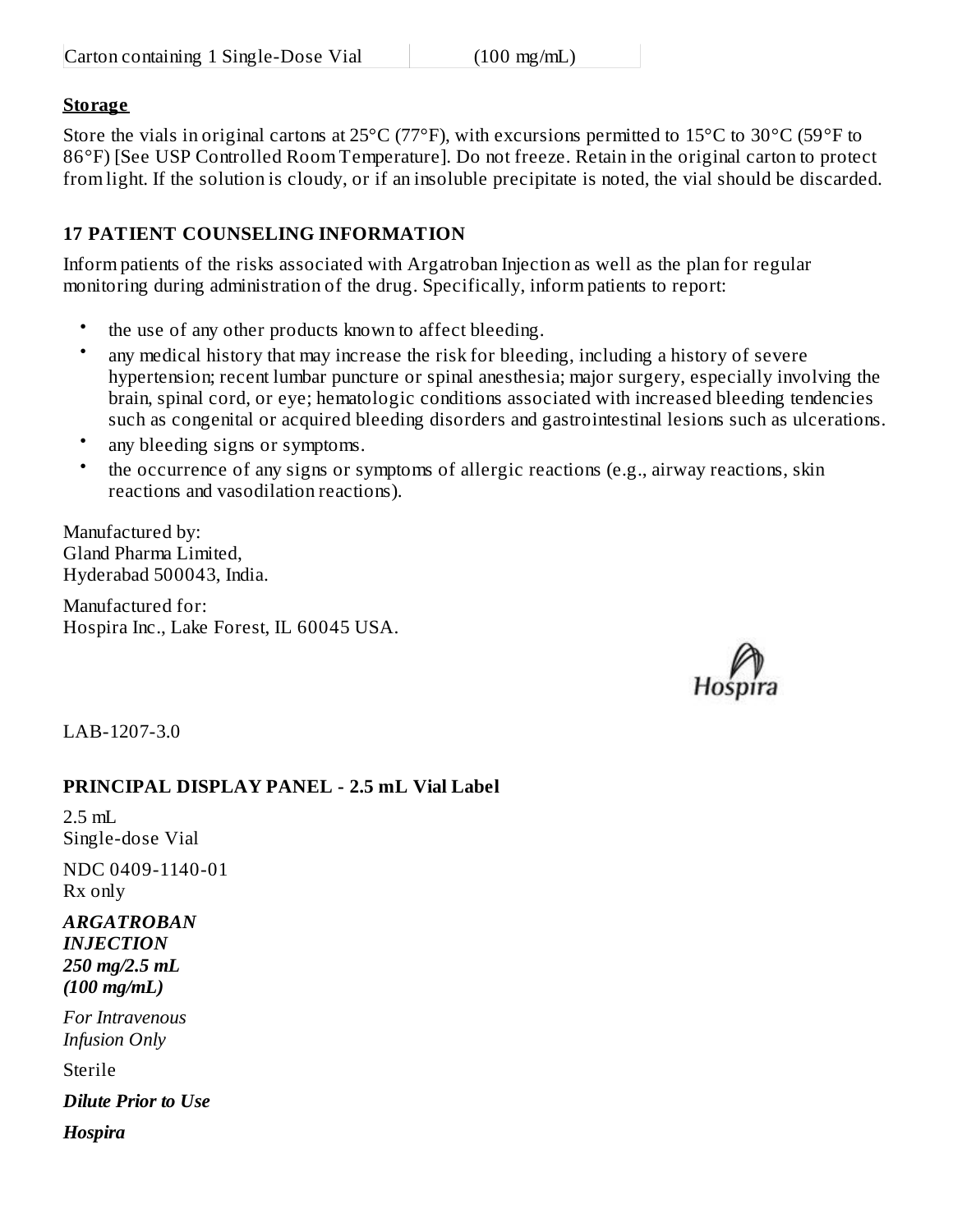

### **PRINCIPAL DISPLAY PANEL - 2.5 mL Vial Carton**

One 2.5 mL Single-dose Vial NDC 0409-1140-01 Rx only

### *ARGATROBAN INJECTION 250 mg/2.5 mL*

*(100 mg/mL)*

### **Sterile**

*For Intravenous Infusion Only*

*Dilute Prior to Use*

*Hospira*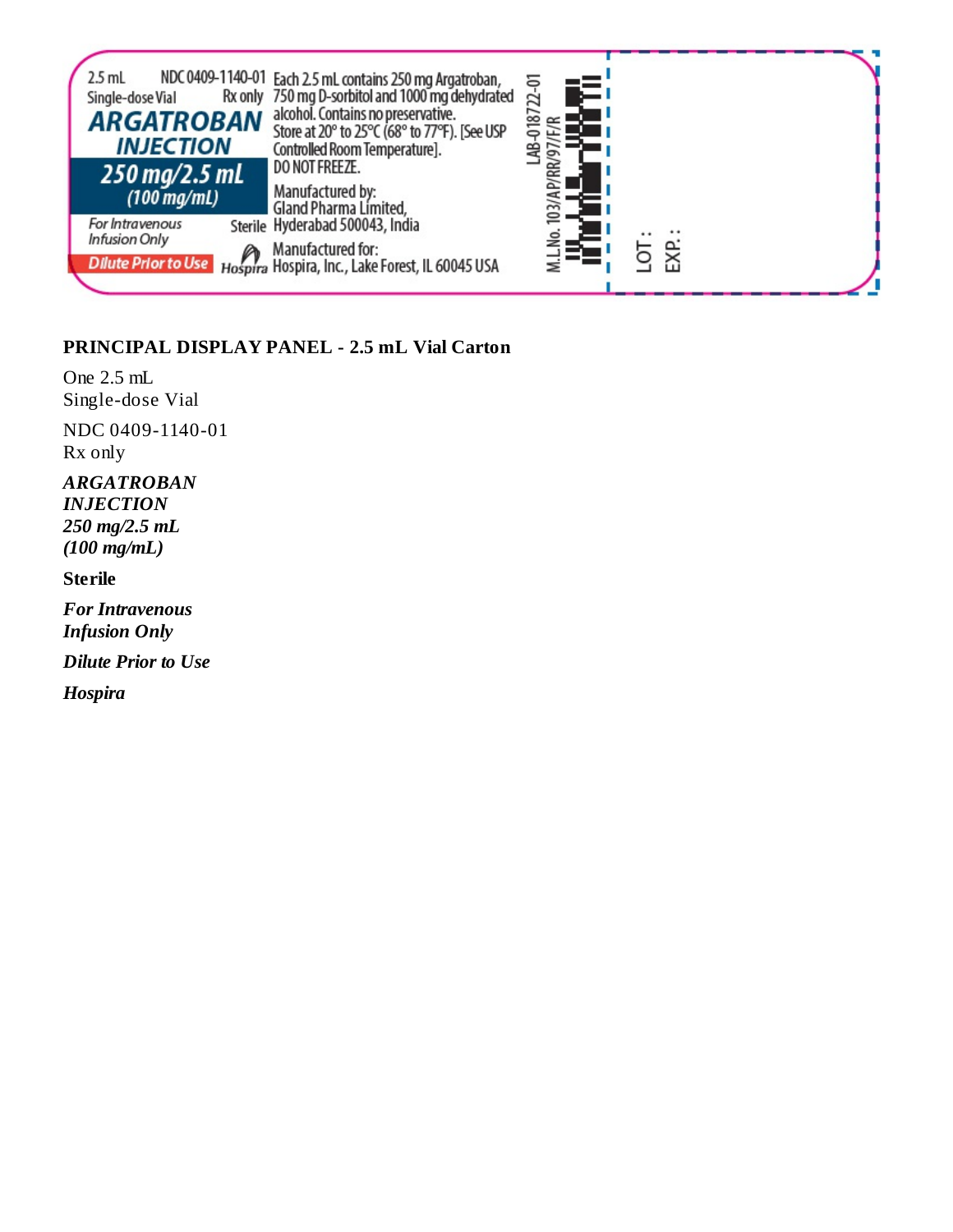

| <b>ARGATROBAN</b>                      |                         |                          |               |
|----------------------------------------|-------------------------|--------------------------|---------------|
| argatroban injection, solution         |                         |                          |               |
|                                        |                         |                          |               |
| <b>Product Information</b>             |                         |                          |               |
| <b>Product Type</b>                    | HUMAN PRESCRIPTION DRUG | Item Code (Source)       | NDC:0409-1140 |
| <b>Route of Administration</b>         | <b>INTRAVENOUS</b>      |                          |               |
|                                        |                         |                          |               |
|                                        |                         |                          |               |
| <b>Active Ingredient/Active Moiety</b> |                         |                          |               |
|                                        | <b>Ingredient Name</b>  | <b>Basis of Strength</b> | Strength      |